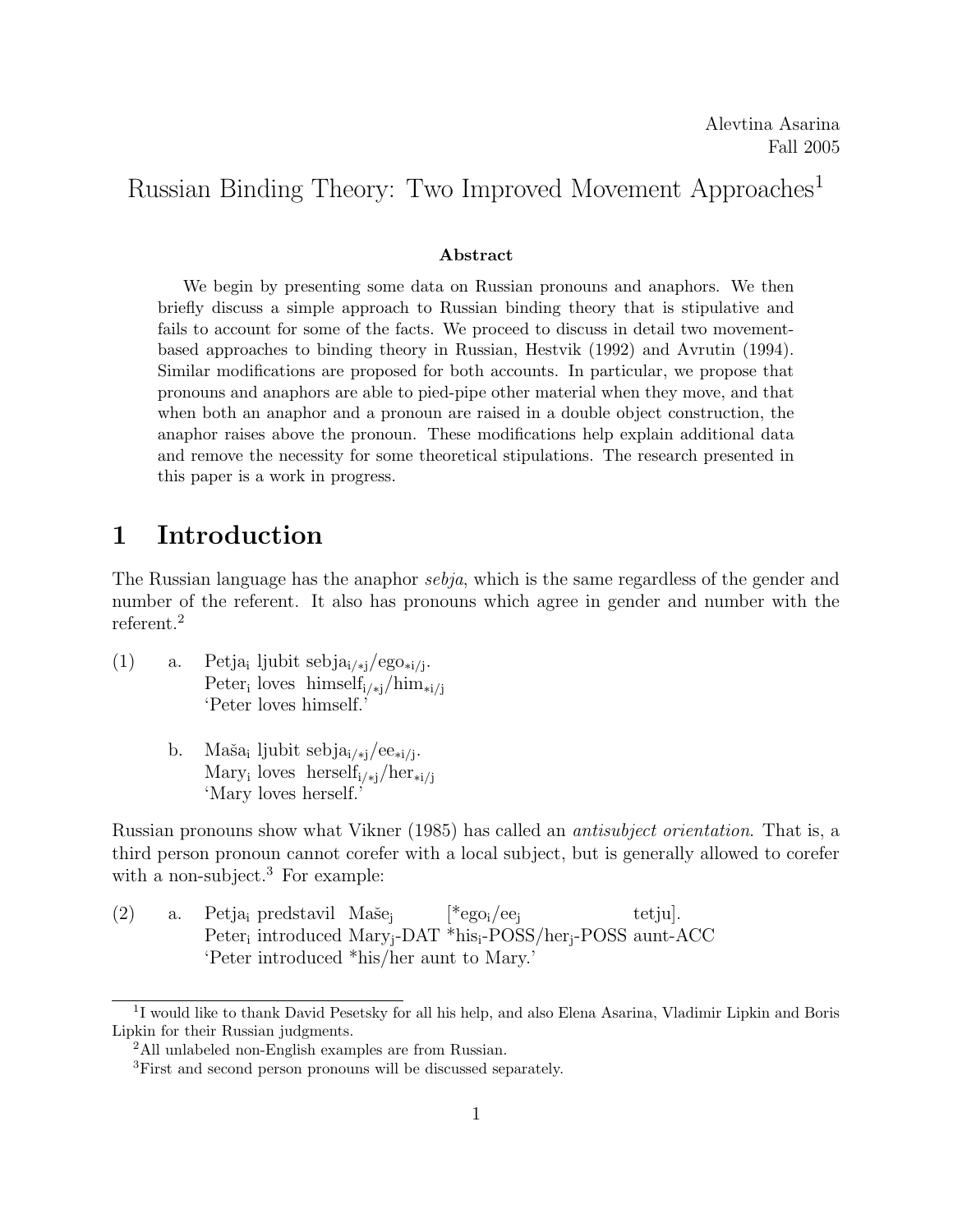b. Petja<sub>i</sub> predstavil Mašu<sub>j</sub> Peter<sub>i</sub> introduced Mary<sub>j</sub>-ACC \*his<sub>i</sub>-POSS/her<sub>j</sub>-POSS aunt-DAT  $[{}^*ego_i/ee_i]$ tete]. 'Peter introduced Mary to \*his/her aunt.'

Thus the direct and indirect objects can contain a pronoun that corefers with the other object, but not one that corefers with the subject.

Correspondingly, Russian anaphors show subject orientation. An anaphor that corefers with a local subject is permitted, whereas one that corefers with a non-subject is not. For example:

- (3) a. Petja<sub>i</sub> predstavil Maše<sub>j</sub> Peter introduced Mary-DAT his<sub>i</sub>/\*her<sub>j</sub>-ANAPH-ACC aunt-ACC  $[svoju_{i/*j}]$ tetju]. 'Peter introduced his/\*her aunt to Mary.'
	- b. Petja<sub>i</sub> predstavil Mašu<sub>j</sub> Peter introduced Mary-ACC his<sub>i</sub>/\*her<sub>j</sub>-ANAPH-DAT aunt-DAT [svojej<sup>i</sup>/∗<sup>j</sup> tete]. 'Peter introduced Mary to his/\*her aunt.'

Therefore, it will not do to simply take Principles A, B, and C as they apply to English and apply them to Russian as well.

**Principle A:** An anaphor must be bound in its binding domain.

**Principle B:** A pronoun must be free in its binding domain.

Principle C: An R-expression must be free.

Unless we propose some non-obvious covert movement, there is no possible binding domain domain that will account for the facts in (3). In both (3a) and (3b), the subject is within the binding domain of the anaphor. Therefore, in  $(3a)$  the indirect object should also be in the binding domain of the anaphor, and in (3b) the direct object should be in the binding domain of the anaphor. Thus, assuming that at least one object c-commands the other in Russian, in at least one of (3a) and (3b) an object should be able to bind an anaphor in the other object and satisfy Principle A. But this is not the case.

There is also no way to define a binding domain in a way that explains Principle B effects in (2). Assuming that in at least one of (2a) and (2b)  $Ma\check{s}a$  c-commands the other object, it should be able to bind the pronoun in the other object if the more distant subject can. However, coreference between a pronoun and an object in the other pronoun does not result in a Principle B violation. On the other hand, coreference between the subject and a pronoun in one of the objects does result in ungrammaticality. Thus, if one object c-commands the other object at the point in the derivation when Principle B applies in Russian, the theory presented above does not derive the data in (2).

We therefore need to do some work in order to explain the Russian binding facts concerning both anaphors and pronouns.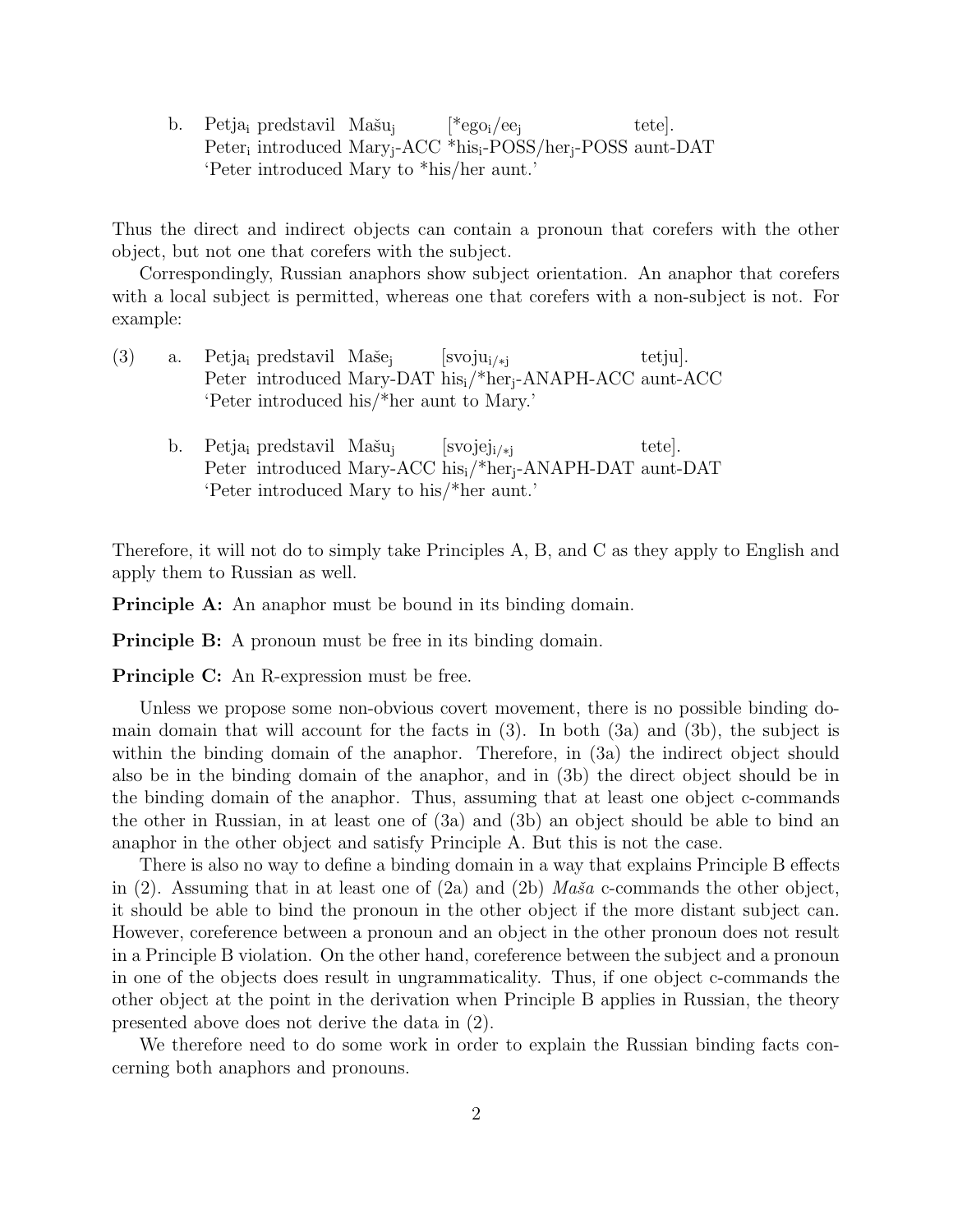# 2 A Non-Movement Approach

An obvious explanation for the data above is to stipulate one of the following revised versions of Principles A and B: (Vikner (1985) and Manzini and Wexler (1987) for (4a))

- (4) a. Principle A: An anaphor must be bound by a subject in its binding domain. **Principle B:** A pronoun must not be bound by a subject in its binding domain.
	- b. Principle A: An anaphor must be bound by a nominative NP in its binding domain.
		- **Principle B:** A pronoun must not be bound by a nominative NP in its binding domain.

Either proposal would explain the data above. In (2) the nominative subject acts as a binder for a pronoun in either object, resulting in a Principle B violation, whereas an object does not bind a pronoun in the other object. In (3) the nominative subject acts as a binder for an anaphor in either object, which results in Principle A being satisfied, whereas an object cannot bind an anaphor in the other object. In order to distinguish between the two proposals, we would need to consider non-nominative subjects, which is beyond the scope of this paper.

The most obvious problem with both claims in (4) is that they are just stipulations. It is unclear why there should be restrictions on the kinds of NP's that can be antecedents in binding relations in some languages but not others. The proposal also introduces a new mechanism that applies only to binding theory, with no converging evidence from other aspects of the language. Finally, some of the data presented below cannot be explained by  $(4).$ 

# 3 Movement Approach in Hestvik (1992)

As we have seen, both proposals presented in (4) are unsatisfactory. We therefore turn to a different kind of theory, in which movement is proposed in order to explain both antisubject orientation for pronouns and subject orientation for anaphors.

## 3.1 The Proposal

Hestvik (1992) provides an account of the binding data for Norwegian. Most of the relevant binding facts mentioned in Hestvik's paper are the same in Russian and Norwegian. We will therefore apply the theory to Russian, and consider additional Russian examples in order to evaluate and improve the account.

Hestvik (1992) suggests that the difference between English and Norwegian is that in English pronouns and anaphors are XP's, whereas in Norwegian (and, one might suppose, in Russian) pronouns and anaphors are  $X^0$ 's. In addition to Principles A, B and C above,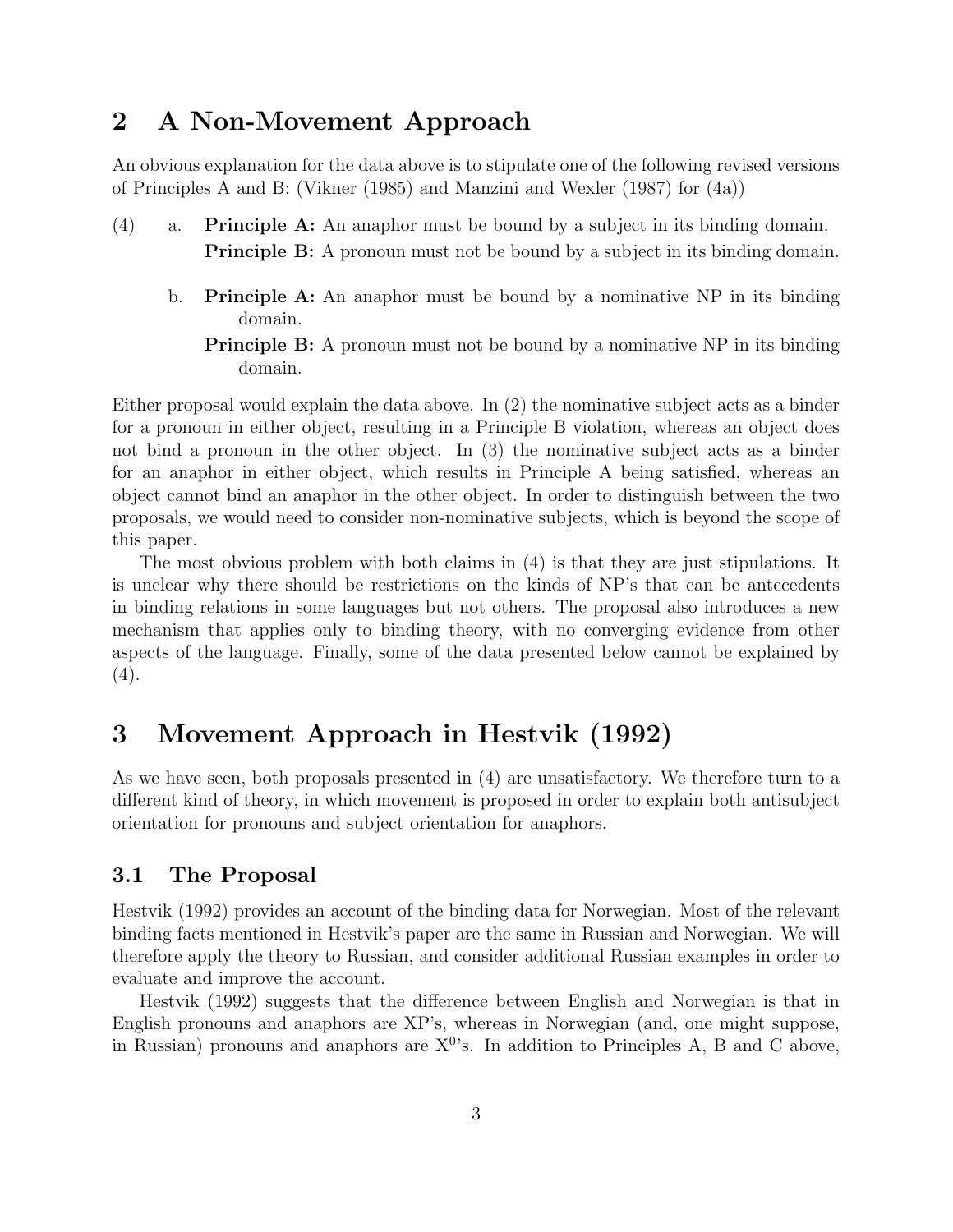Hestvik (1992) then uses the following rules to predict movement that is to account for the different binding facts in English as compared to Norwegian (and Russian):

(5) At LF,

- a.  $X^0$  pronouns and  $X^0$  anaphors must occur in a functional head.
- b. XP pronouns and XP anaphors must occur in the specifier of their governor.

The paper defines the binding domain of  $\alpha$  as the minimal complete functional complex (CFC) containing  $\alpha$  and its governor. A CFC is here the smallest maximal category containing all the grammatical functions compatible with its head, as described in Chomsky (1986). The BT-compatibility algorithm of Chomsky (1986) is proposed by Hestvik (1992) to be incorrect.

In practice, for Hestvik this means that for a possessive pronoun or anaphor  $\alpha$ ,  $\alpha$  together with the possessee forms the binding domain of  $\alpha$ . For example, [her aunt]<sub>DP</sub> will be a binding domain for her. A bare pronoun or anaphor does not form its own binding domain.

Hestvik (1992) proposes that Principle A must be satisfied at either LF or S-structure (or both). Principle B must be satisfied both at LF and at S.

## 3.2 Applying the Proposal to Russian

Consider again the examples in (2) and (3) above. If Russian is like Norwegian, then Hestvik (1992) would predict the following structures for (2a) and (3a) (repeated here as (6a) and (6b)) at LF.

- (6) a. Petja<sub>i</sub> predstavil Maše<sub>j</sub> Peter<sub>i</sub> introduced Mary<sub>j</sub>-DAT \*his<sub>i</sub>-POSS/her<sub>j</sub>-POSS aunt-ACC  $[{}^*ego_i/ee_i]$ tetiu. 'Peter introduced \*his/her aunt to Mary.'
	- b. Petja<sub>i</sub> predstavil Maše<sub>j</sub> Peter introduced Mary-DAT his<sub>i</sub>/\*her<sub>j</sub>-ANAPH-ACC aunt-ACC  $\left[\mathrm{svoju}_{i\}/_{*i}\right]$ tetju]. 'Peter introduced his/\*her aunt to Mary.'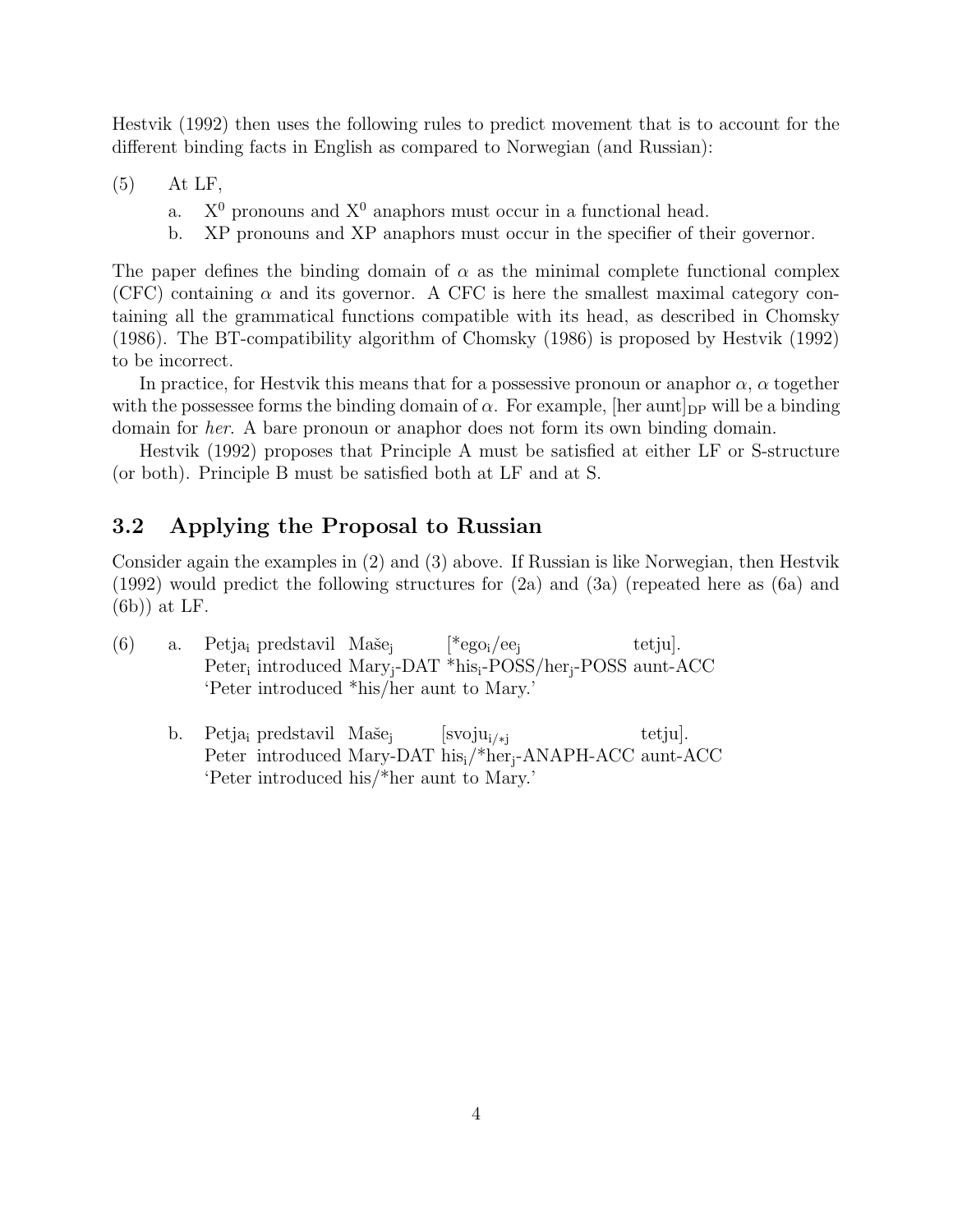(7) For (6a):

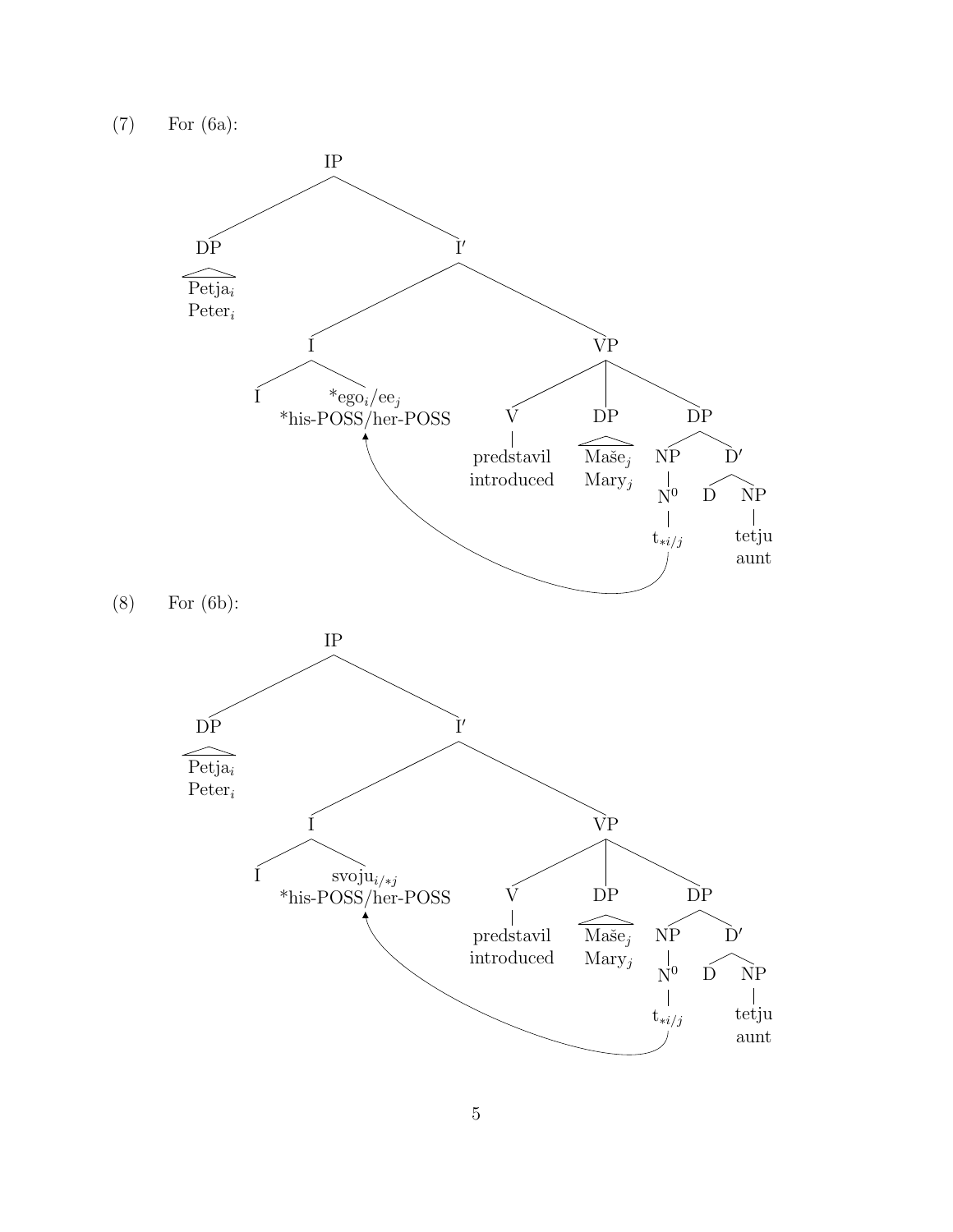Because Russian pronouns and anaphors are assumed to be  $X<sup>0</sup>$ 's, they must occur in a functional head. Therefore, assuming that rightward movement to adjoin to D is impossible, the pronoun in (7) and the anaphor in (8) move to adjoin to I. When Principle B is checked at LF in (7), it is violated when the raised pronoun corefers with the subject, but not when it corefers with the indirect object, as the binding domain of the moved pronoun includes the subject and not the indirect object. According to Hestvik (1992), in addition to being satisfied at LF, Principle B be must also be satisfied at S-structure. No matter what the referent of the pronoun is in (6a), Principle B is satisfied at S, as the binding domain for the pronoun is  $[ego/ee \text{ tetial}_{DP}$ , and does not include the subject or the indirect object. It is therefore correctly predicted that coreference between a pronoun in an object and the subject is ungrammatical, while coreference between a pronoun in an object and the other object is permitted.

In (8) the subject is in the binding domain of the raised anaphor and c-commands the anaphor at LF, while the indirect object does not c-command the anaphor. Thus Principle A is satisfied at LF when the raised pronoun corefers with the subject, but not when it corefers with the object. Principle A cannot be satisfied at S, as there is no potential binder that locally c-commands the anaphor, since the binding domain for the anaphor is [svoju tetju $|_{\text{DP}}$ . Thus, again, the correct prediction is made: the anaphor may be bound by the subject, but not by the other object.

#### 3.3 Problems and Modifications

While the proposal makes some interesting and correct predictions for Russian, it is not without problems. I will discuss ways of dealing with some of the inadequacies. The resulting proposal, while not perfect, will successfully explain a range of Russian binding data.

#### 3.3.1 The XP vs.  $X^0$  Difference

One question that arises is whether there is supporting evidence for claiming that the difference between English and Norwegian/Russian anaphors and pronouns lies in  $XP$  vs.  $X^0$ structure. As Hestvik (1992) points out, in Norwegian, restrictive modifiers are allowed on pronouns, whereas they are disallowed in English.

(9) a. [han med rod hatt] (Norwegian) he with red hat b. \*[he with the red hat]

Hestvik (1992) argues that this is because there is an attachment site for restrictive modifiers in Norwegian but not in English: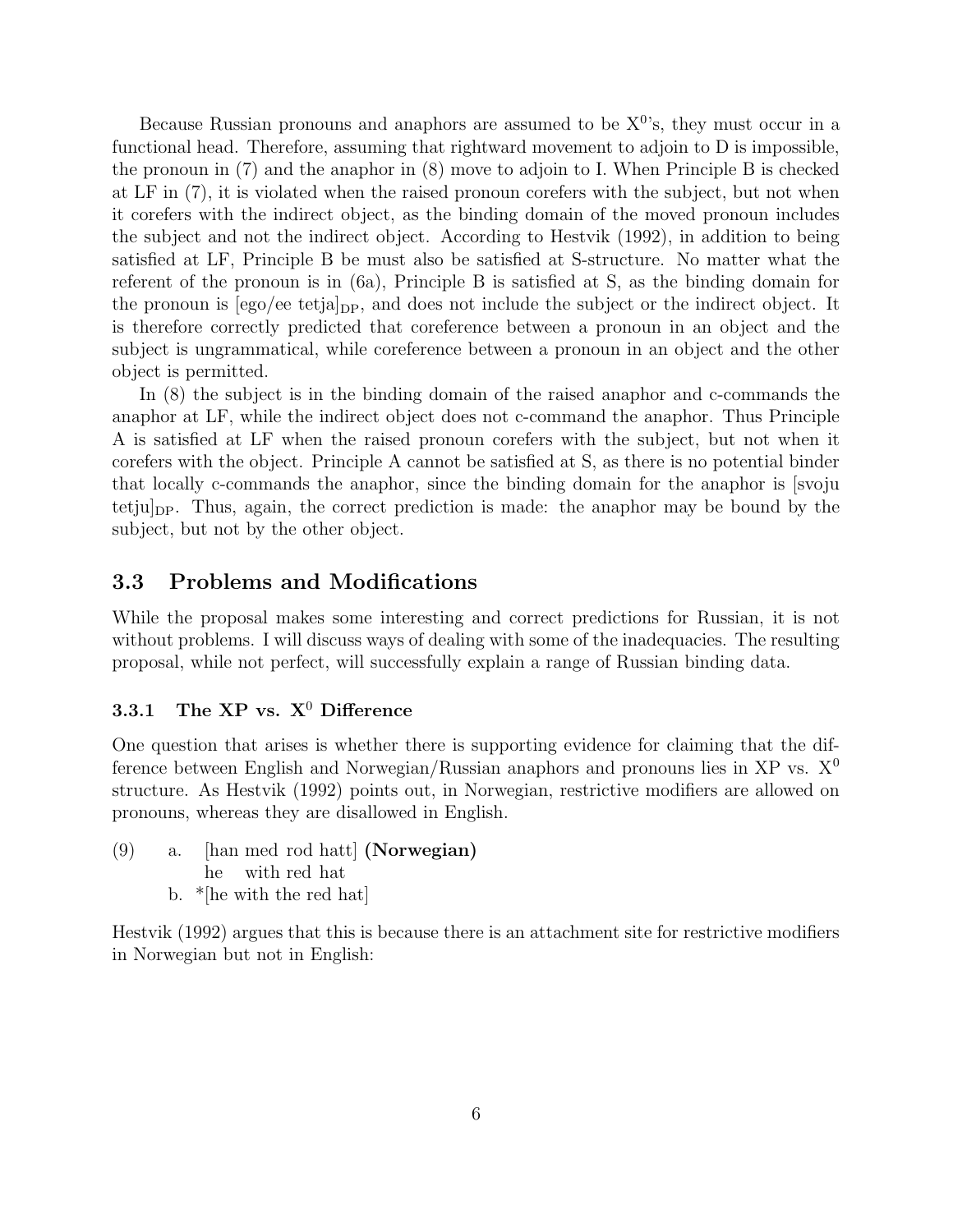

However, while Russian aligns with Norwegian rather than English in terms of binding data, it aligns with English in not allowing restrictive modifiers on pronouns.

(11) a. \*[on s he with red krasnoj šljapoj] hat

Furthermore, neither Norwegian nor Russian reflexives allow restrictive modifiers.

 $(12)$  a. \*[seg himself/herself with red hat med rod hatt (Norwegian) b. \*[sebja himself/herself with red s krasnoj šljapoj] hat

It is possible that the examples in (12) are ungrammatical for semantic, rather than syntactic, reasons. Perhaps the semantics of reflexives simply prohibits them from taking modifiers. According to Hestvik (1992) the Norwegian reflexive cannot be modified at all, and the same appears to be the case for Russian reflexives. For example, Russian allows relative clauses with pronouns (though it sounds archaic), but not with anaphors.

- $(13)$  a. he which brought himself in sacrifice not will be forgotten kotoryj prines sebja v žertvu, ne budet zabyt. 'He, who sacrificed himself, will not be forgotten.'
	- b. On rasskazal o he told about himself-PREP (\*which-NOM/\*which-PREP brought sebe, (\*kotoryj/\*kotorom prines sebja v žertvu.) himself in sacrifice)

Nonetheless, even if anaphors do not allow restrictive modifiers for independent semantic reasons, there does not seem to be a real correlation between binding facts and the possibility of restrictive modifiers on pronouns/anaphors. Norwegian and Russian are very similar in terms of binding data, yet Norwegian pronouns allow restrictive modifiers while Russian ones do not. It is not even entirely clear in what sense a pronoun or anaphor can sometimes be an  $N^0$  and sometimes an NP.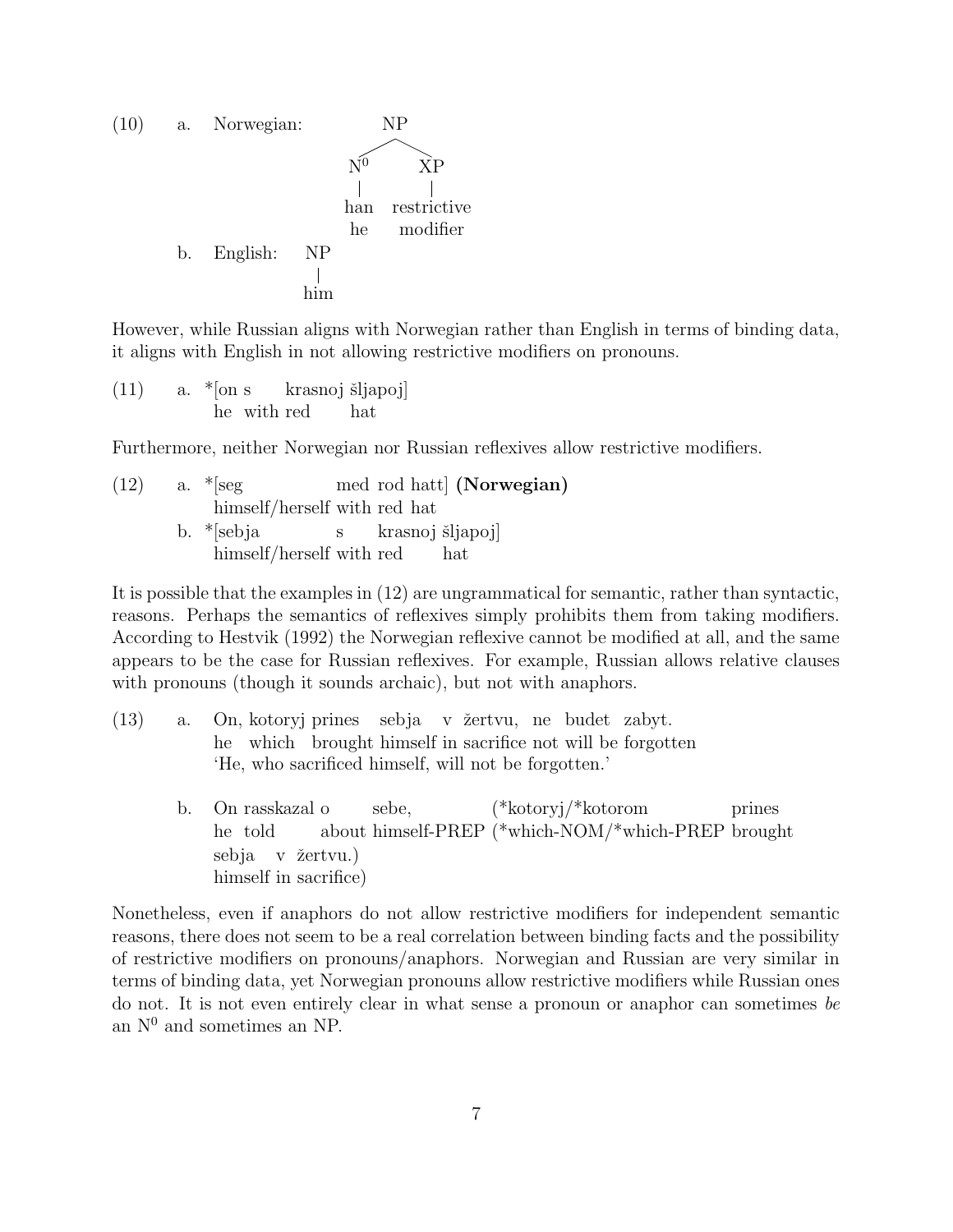The best solution to this problem with the theory is to simply discard the  $N^0$  vs. NP aspect of it altogether. There is nothing that crucially depends on the difference between English and Norwegian/Russian being a difference between  $XP$  and  $X^0$  pronouns and anaphors. We may simply stipulate some sort of featural difference between English pronouns and anaphors on one hand, and Norwegian and Russian ones on the other. If we say that this feature is F and Norwegian/Russian pronouns have it while English ones don't, for instance, (we could have just as well said the opposite) then the following modified claim helps account for the facts:

(14) At LF,

- a. [+F] pronouns and anaphors must occur in a functional head.
- b. [-F] pronouns and anaphors must occur in the specifier of their governor.

Of course, while proposing such a feature F helps provide a description of the data, it does not provide an explanation. Further investigation may reveal what kind of feature should be proposed, hopefully resulting in a theory with explanatory power.

#### 3.3.2 When Do Principles A and B Apply?

Hestvik (1992) cites the following example to show that Principle B applies at S (in addition to LF):

(15) \*John fortalte Per<sup>j</sup> om John told Peter<sub>j</sub> about him<sub>j</sub> ham<sub>j</sub>. (**Norwegian**)

Here the binding domain of ham includes Per at S, but not when ham is raised at LF, so that Principle B must apply at S in Norwegian to exclude the example.

However, the corresponding sentence is fine in Russian:

(16) – Maša rasskazala Pete<sub>j</sub>o Mary told Peter<sub>j</sub> about him<sub>j</sub> nem<sup>j</sup> . 'Mary told Peter about him(self).'

Therefore, if Hestvik's approach is correct, Principle B does not apply at S in Russian.

Now consider what happens in Russian when we replace the pronoun in (16) with an anaphor.

(17) – Maša<sub>i</sub> rasskazala Pete<sub>j</sub> o Mary<sup>i</sup> told Peter<sub>j</sub> about herself<sub>i</sub>/\*himself<sub>j</sub> sebe<sup>i</sup>/∗<sup>j</sup> . 'Mary told Peter about herself/\*him(self).'

If Principle A can be satisfied at S, then we would expect the anaphor to be able to corefer with Pete in  $(17)$ , as the binding domain of sebe includes Pete at S. However, this is disal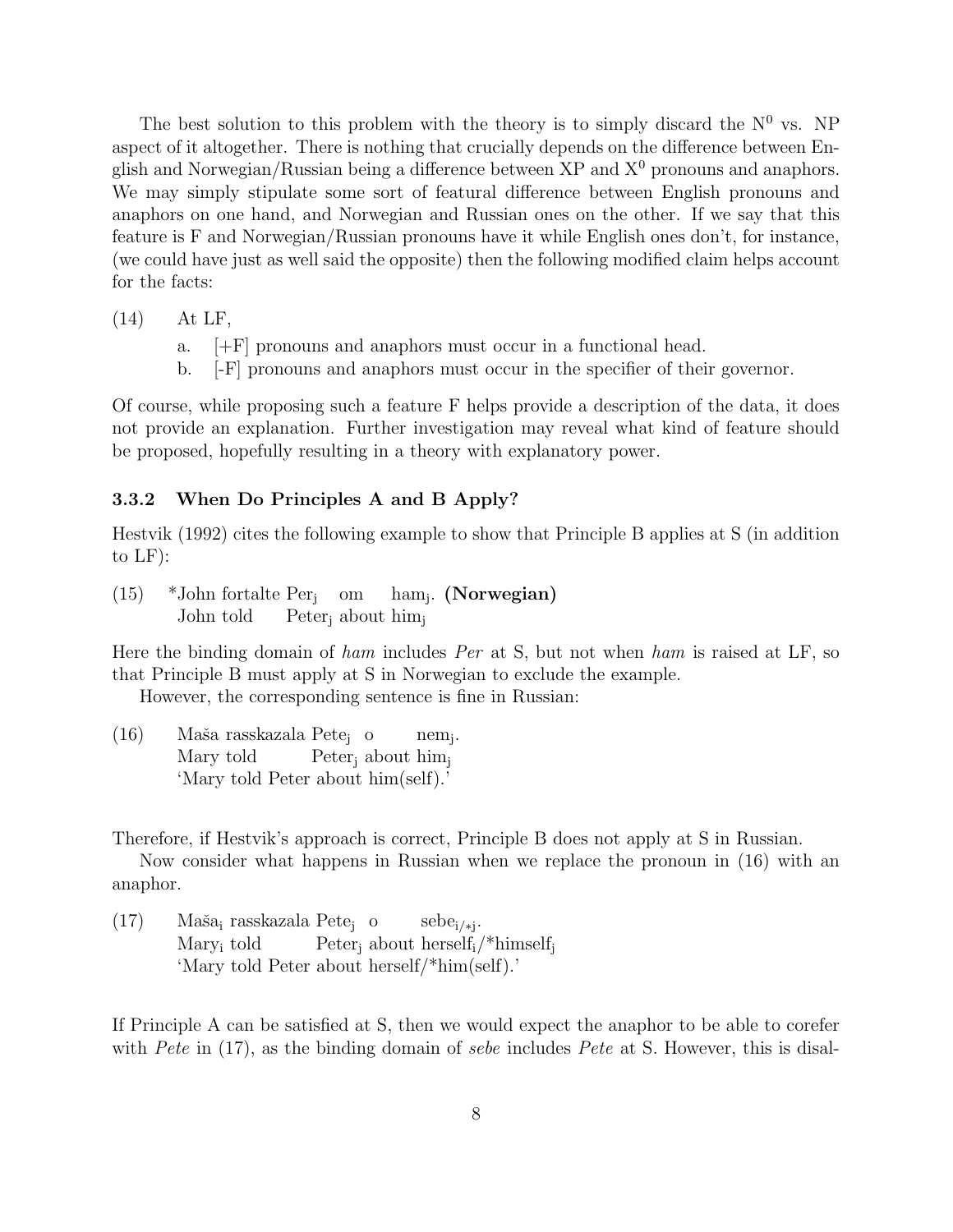lowed. We may thus conclude that in Russian, Principle A also applies at LF, and not at S.

The data presented earlier are consistent with Principles A and B applying only at LF in Russian. In the cases presented in (2), the binding domain of the pronoun at S is just the possessive pronoun itself and the possessee, so that there are no potential binders in the domain and Principle B is not violated at S. In (3), the binding domain of the anaphor is the possessive anaphor itself and the possessee, so that there are no potential binders at S and Principle A is not satisfied at S. Thus the predictions remain the same if we claim that Principles A and B do not apply at S.

#### 3.3.3 Raised Pronoun as a Binder

We have seen that a raised pronoun or anaphor is bound by a subject. But might it not also bind something lower in the tree after raising, thus producing a Principle C violation in some cases? We will see that this possibility is in fact an issue that must be addressed. First note that Principle C applies at LF.

- $(18)$  a.  $|\text{Mašinu}_i|$ Mary<sup>i</sup> 's-ACC book-ACC read Mary<sup>∗</sup>i/<sup>j</sup>-NOM knigu] pročla Maša<sub>∗i/j</sub>. 'Mary read Mary's book.'
	- b. [Mašinu<sub>i</sub> Mary<sub>i</sub>'s-ACC book-ACC read Mary<sub>i/j</sub>'s-NOM sister-NOM knigu] pročla [Mašina<sub>i/j</sub> sestra]. 'Mary's sister read Mary's book.'

In both (18a) and (18b) the object has raised at S, so that it presumably is no longer c-commanded by the subject. As (18b) shows, when there is no c-command relation between corefering R-expressions in the subject and object, the sentence is grammatical. The sentence in (18a), however, is ungrammatical with coreference between the subject and an R-expression in the object. The difference between (18a) and (18b) is that in (18a), but not (18b), the subject c-commands at LF an object with a coreferent R-expression. Thus the ungrammaticality of (18) results from an LF Principle C violation.

Let us look again at the tree presented in (7) (now ignoring the structure, NP vs.  $N^0$ , immediately above the pronoun).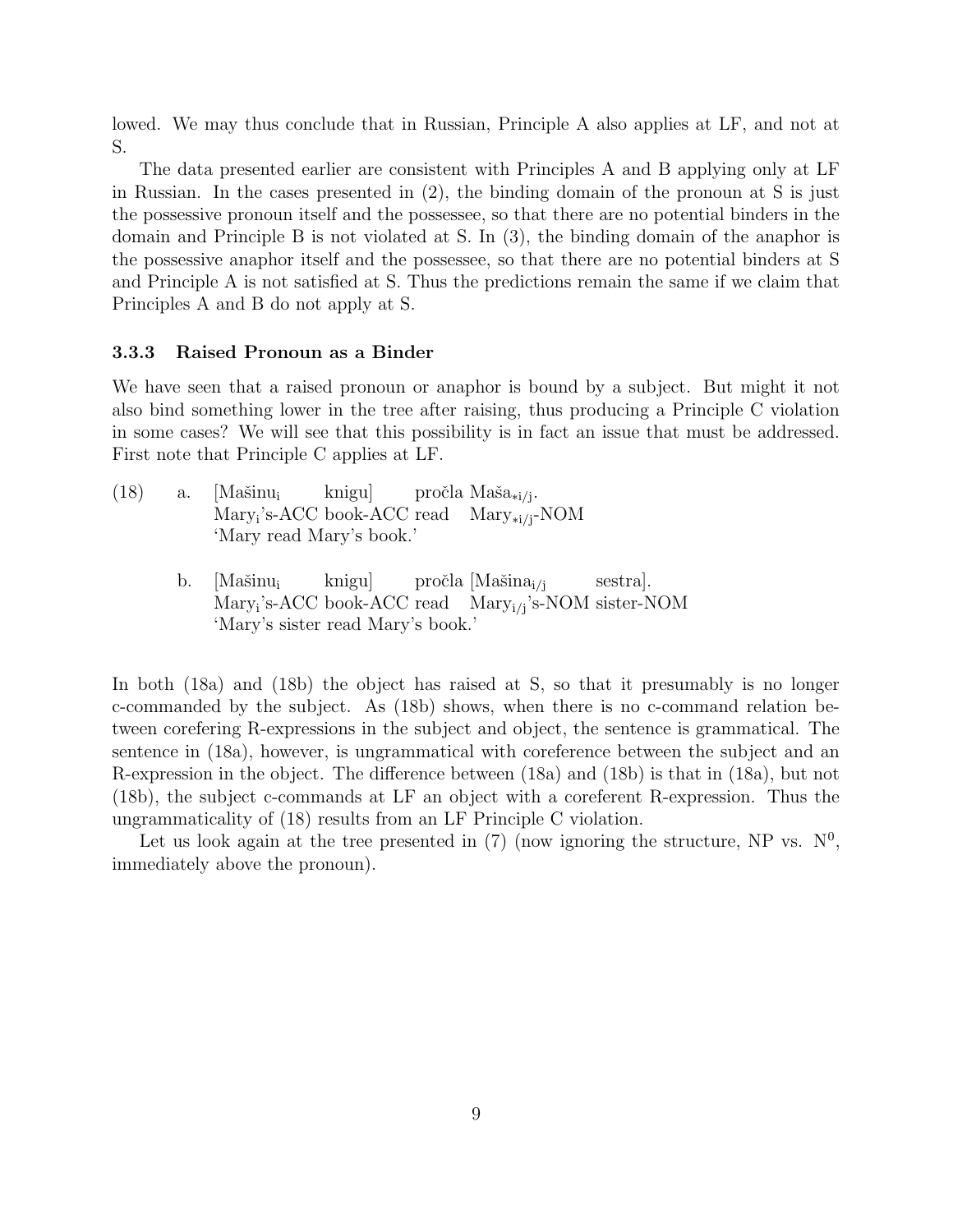

If we consider the raised pronoun to c-command the indirect object in the structure above, then coreference between the pronoun and the indirect object will be incorrectly ruled out because of a Principle C violation at LF. We must thus assume with Hestvik (1990) that a pronoun adjoined to I does not c-command into the VP that is dominated by I', or else modify the theory.

A different prediction is made when both the direct and indirect object contain pronouns.

(20) Petja predstavil [ee<sup>j</sup> Peter introduced her<sub>j</sub>-POSS neighbor-DAT her<sub>j</sub>-POSS aunt-ACC sosedu]  $|ee_i|$ tetju]. 'Peter introduced her aunt to her neighbor.'

Since both of the pronouns in the objects raise to adjoin to I, we might expect the following LF structure for (20).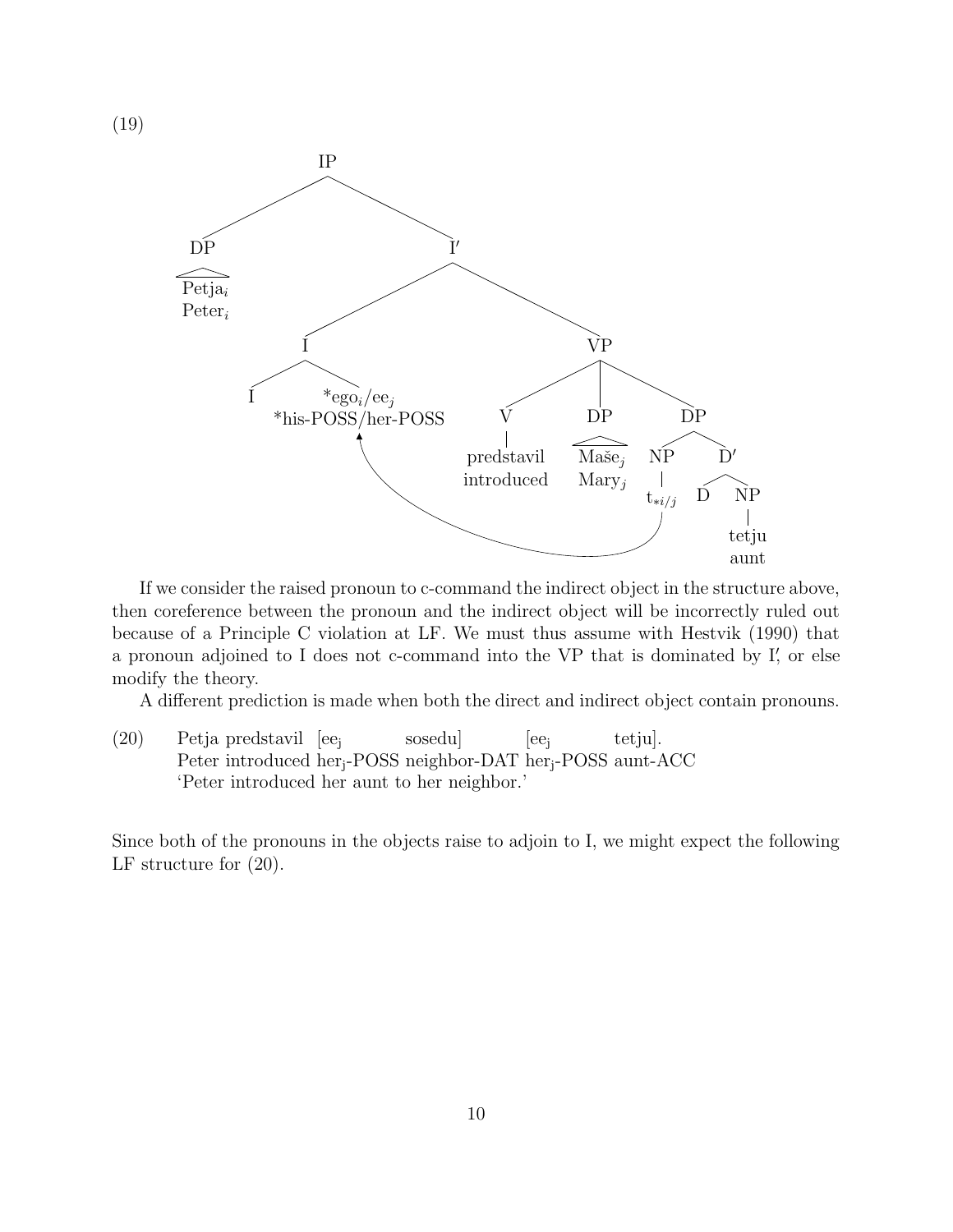

This structure should result in a Principle B violation, since the pronouns have adjoined to I and now c-command each other. But (21) is in fact a perfectly fine sentence. Hestvik (1992) gets around this issue by redefining c-command so that segments of a node (such as the two pronouns under I) do not c-command each other. However, this is not a particularly satisfactory solution.

It is also possible that the following structure is obtained under I instead:

(22)



If this is the case, then only one of the pronouns c-commands the other a LF, but a Principle B violation still ensues unless we redefine c-command as Hestvik (1992) does.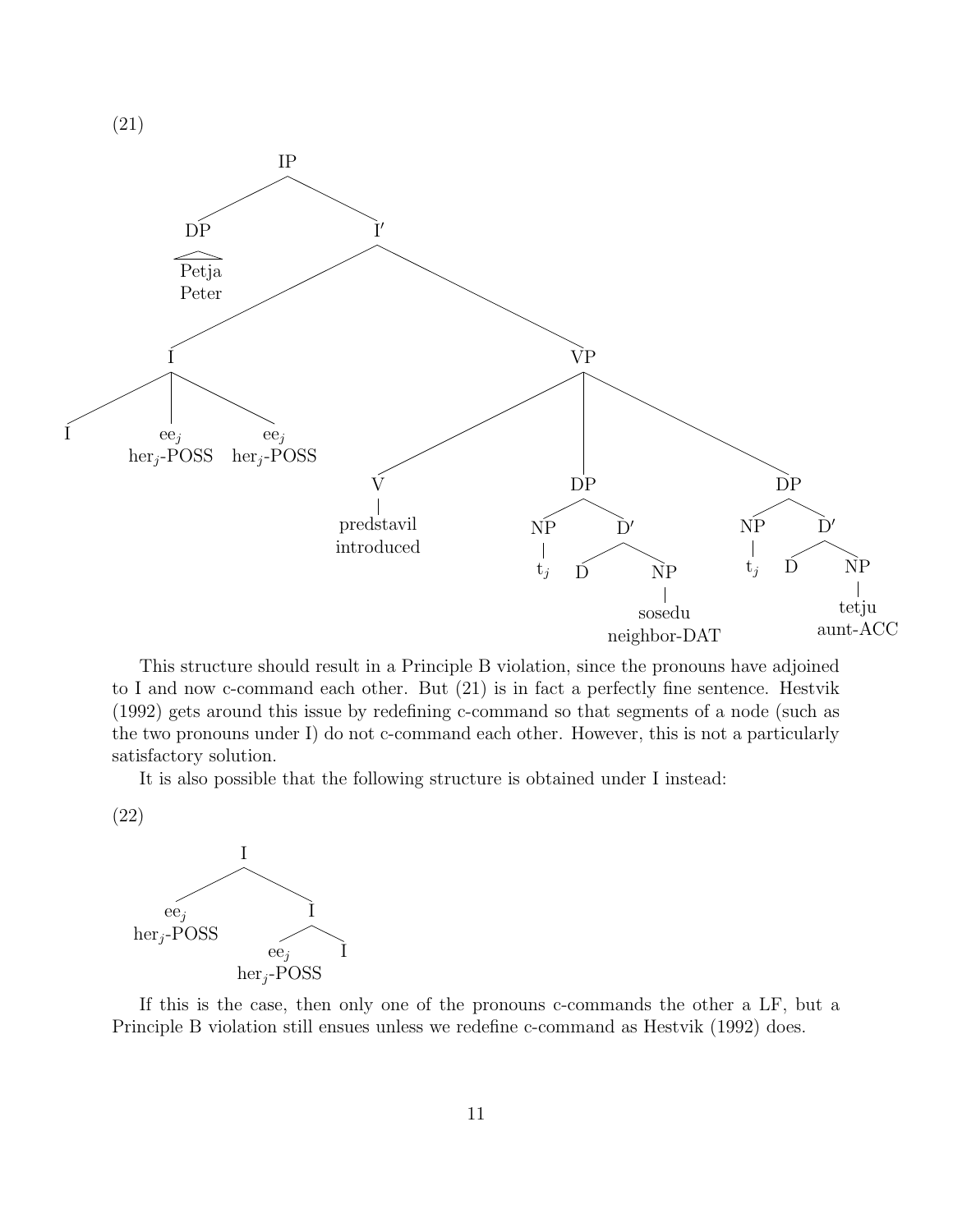#### 3.3.4 A Pied-Piping Solution

(24)

As we have seen, it is a problem for the Hestvik (1992) account that it predicts that new binding relations are formed at LF between raised pronouns and anaphors and the items they c-command, while these relations are not reflected in the data. But suppose a raised pronoun or anaphor pied-pipes other material when it raises, either optionally or obligatorily. Assume, for instance, that a possessive pronoun can (or must) pied-pipe the possessee. Consider again the familiar double-object construction with a possessive pronoun in one object and an Rexpression in the other, as in (2a) (repeated below).

(23) Petja<sub>i</sub> predstavil Maše<sub>j</sub> Peter<sub>i</sub> introduced Mary<sub>j</sub>-DAT \*his<sub>i</sub>-POSS/her<sub>j</sub>-POSS aunt-ACC  $[{}^*ego_i/ee_i]$ tetju]. 'Peter introduced \*his/her aunt to Mary.'

We can now obtain the following LF structure for  $(23)$ :



The raised pronoun in (24) clearly does not c-command the indirect object, so there is no Principle C violation induced. However, if we take the binding domains to be as defined in Hestvik (1992), a new problem is introduced: the binding domain for the raised pronoun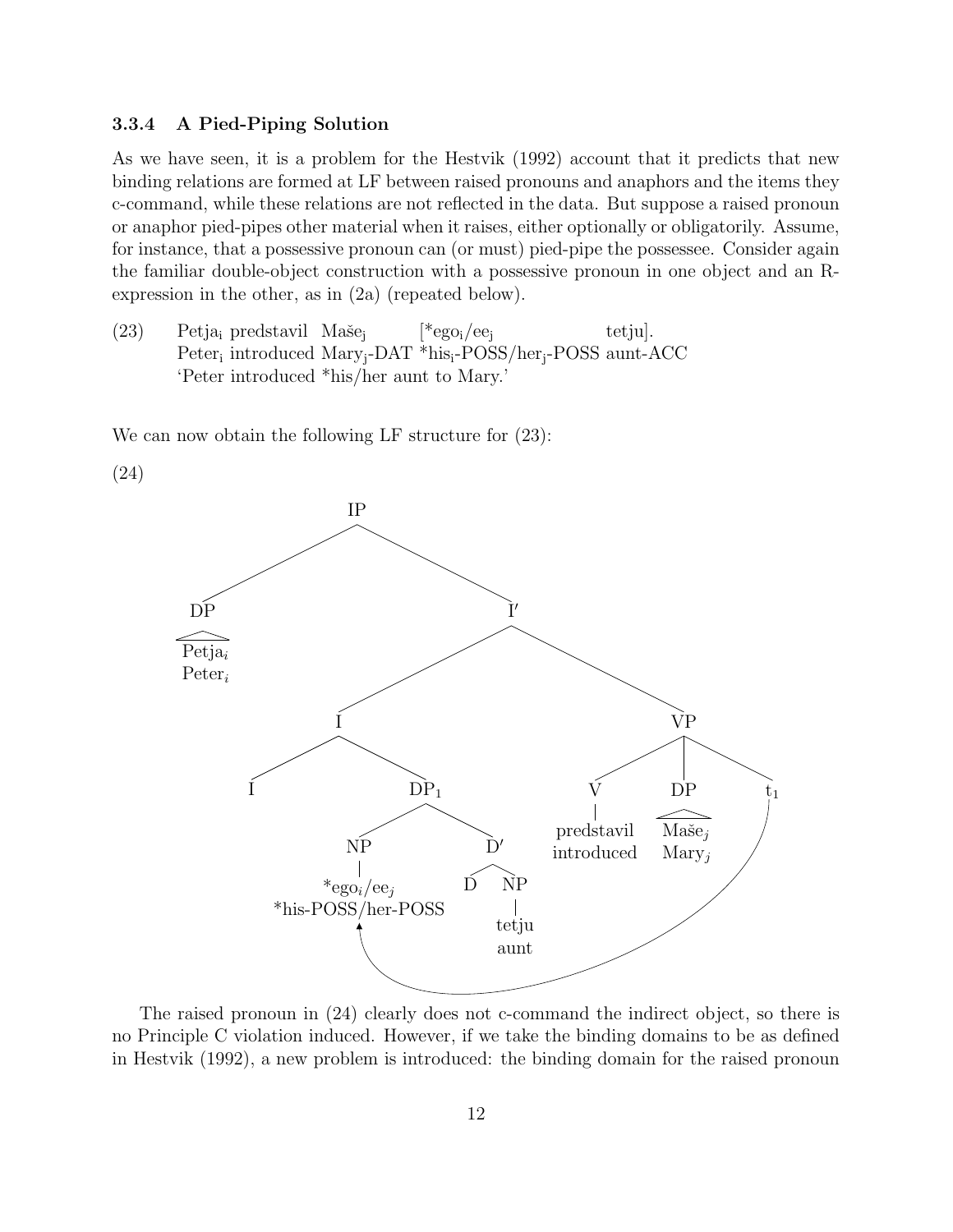is still the DP  $[ego/ee tetju]_{DP}$  at LF, so that there is no Principle B violation induced by coreference between the subject and the possessive pronoun in the object. The resulting prediction that the possessive pronoun in the object should be able to corefer with the subject is incorrect.

However, nothing in the previous discussion prevents us from postulating a larger binding domain for Russian. Hestvik, who argues that Principles A and B do apply at S-structure in Norwegian, is obliged to propose a binding domain that is small enough that the indirect object is not in the binding domain of the direct object at S-structure when the direct object is a possessive pronoun. Otherwise, Principle B violations at S-structure, would rule out sentences that are in fact good. For example:

 $(25)$  John<sub>i</sub> (Norwegian) John asked Peter about spurte Per<sup>j</sup> om [hans<sup>∗</sup>i/<sup>j</sup> kone]. his wife 'John asked Peter about his wife.'

While Hestvik (1992) proposes that *Per* c-commands hans at S-structure, coreference between Per and hans is allowed, with no Principle B violation resulting. Thus Per must be excluded from the binding domain of hans.

Recall, however, that examples (16) and (17) (repeated below) show that Principles A and B do not apply at S-structure in Russian.

- (26) a. Maša rasskazala Pete<sub>j</sub>o Mary told Peter<sub>j</sub> about him<sub>j</sub> nem<sup>j</sup> . 'Mary told Peter about him(self).'
	- b. Maša<sub>i</sub> rasskazala Pete<sub>j</sub> o Mary<sup>i</sup> told Peter<sub>j</sub> about herself<sub>i</sub>/\*himself<sub>j</sub> sebe<sup>i</sup>/∗<sup>j</sup> . 'Mary told Peter about herself/\*him(self).'

Therefore, there is no need to exclude the indirect object from the binding domain of the direct object at S in Russian, as Hestvik (1992) was obliged to do for Norwegian. We can thus add the requirement that the binding domain for a pronoun must include a potential antecedent. (Chomsky (1986)) The domain for the raised pronoun in (25) is then the entire IP, so that a Principle B violation is induced at LF when the pronoun in an object corefers with the subject.

Similarly, extending the binding domain for anaphors in the same way as for pronouns allows the subject to bind an anaphor in the object that has raised at LF and pied-piped additional material.

Now consider the case of two pronouns in the double object construction discussed above. Again, the pronouns can (or must) pied-pipe additional material, resulting in the following LF structure for (20) (repeated below).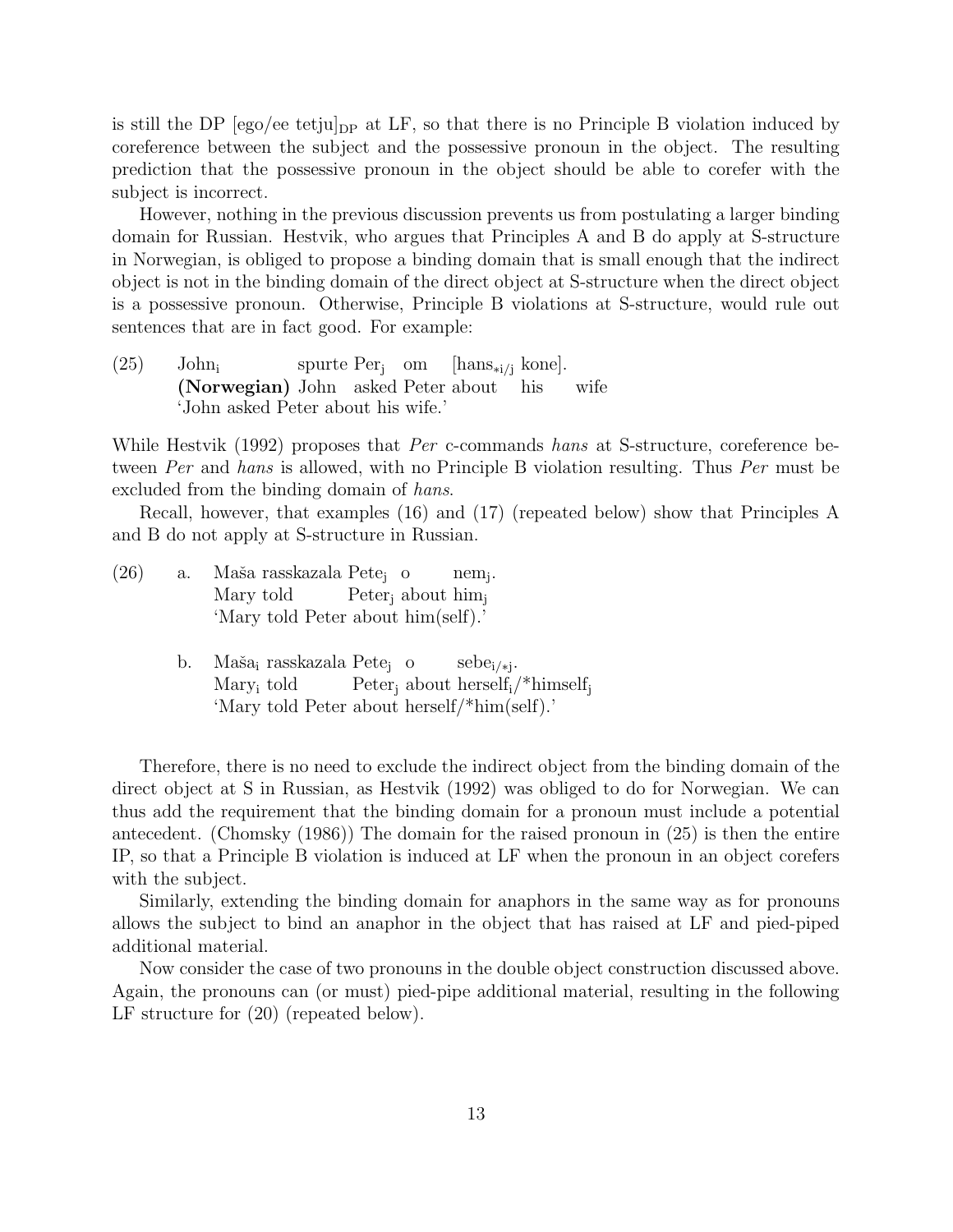(27) Petja predstavil [ee<sup>j</sup> Peter introduced her<sub>j</sub>-POSS neighbor-DAT her<sub>j</sub>-POSS aunt-ACC sosedu]  $|ee_i$ tetju]. 'Peter introduced her aunt to her neighbor.'



It is unnecessary to redefine c-command to account for this case: the two raised pronouns do not c-command each other, and therefore coreference between them does not result in a Principle B violation. The sentence in (27) is correctly predicted to be good. Note that the choice to show  $DP_1$  before  $DP_2$  in (28) was arbitrary. We have no evidence for whether  $DP_1$ or  $DP<sub>2</sub>$  precedes the other at LF in (28), and in fact it is unlikely that any evidence one way or the other can exist if the flat tree structure under I is correct. We return to this point below.

As we have seen, pied-piping allows us to correctly predict previously discussed data without tweaking the notion of c-command. The pied-piping account also makes novel predictions.

#### 3.3.5 Implications of Pied-Piping

Suppose a bare pronoun that is adjoined to I c-commands into the VP dominated by I. Then, since pied-piped material is what prevents a raised pronoun from c-commanding lower DP's, we would expect that when there is no material for the pronoun to pied-pipe, Principle B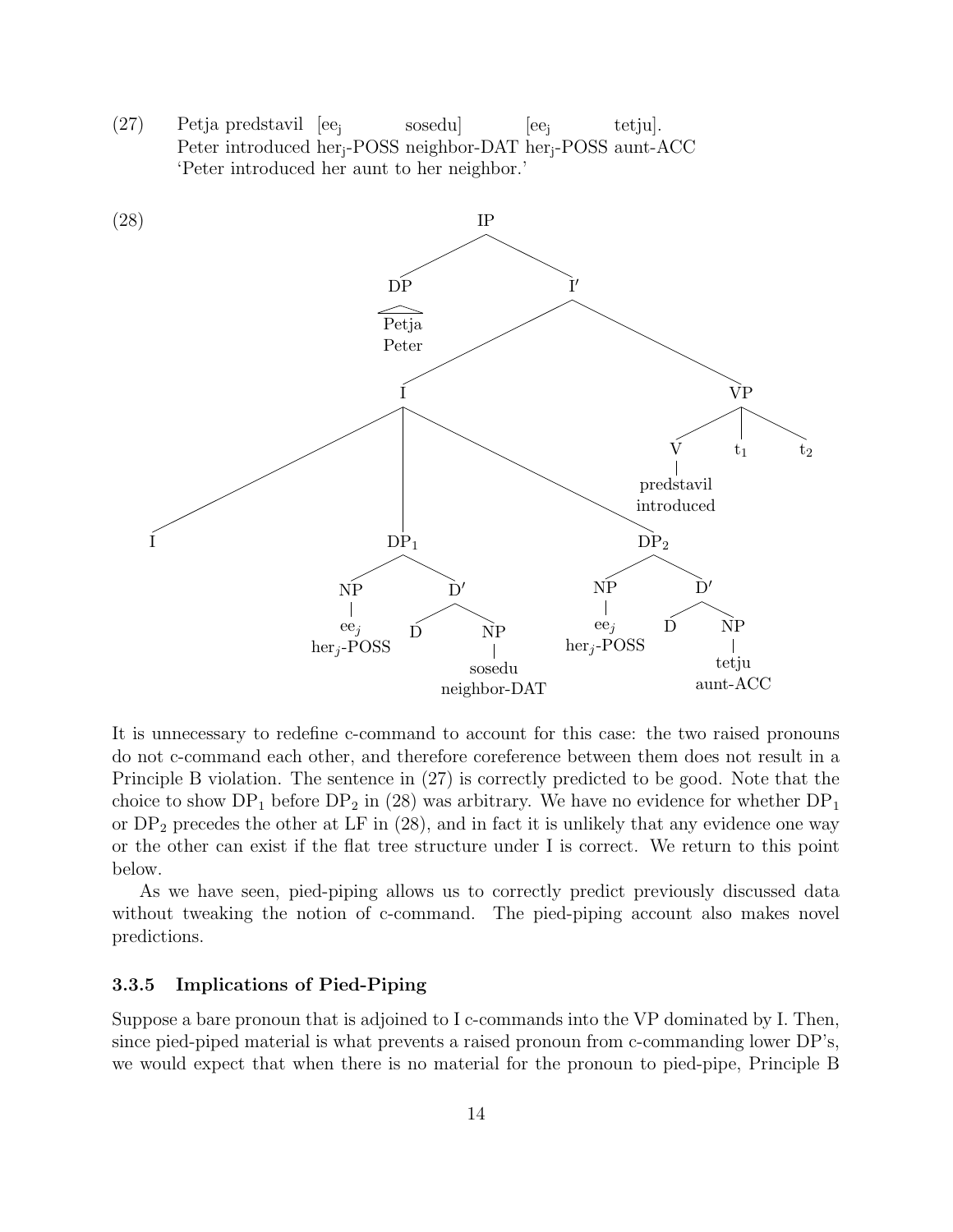and C violations will result at LF when the pronoun corefers with something contained in the other object. This prediction is fairly well borne out in Russian.

It appears that sentences with double object constructions in which a pronoun in one object precedes a corefering R-expression in the other object are generally dispreferred regardless of issues of binding. (The same phenomenon can be observed in English.)

| (29) | a. Petja predstavil $[ee_{?i/k}]$                                                      | sosedu | [Mašinu <sub>i</sub> tetju]. |  |
|------|----------------------------------------------------------------------------------------|--------|------------------------------|--|
|      | Peter introduced her <sub>??i/k</sub> -POSS neighbor-DAT Mary <sub>i</sub> 's aunt-ACC |        |                              |  |
|      | 'Peter introduced Mary's aunt to her neighbor.'                                        |        |                              |  |

b. Petja predstavil [ee?∗j/<sup>k</sup> Peter introduced her<sub>?∗j/k</sub>-POSS aunt-ACC Mary<sub>j</sub>'s tetju] [Mašinomu<sub>j</sub> sosedu]. neighbor-DAT 'Peter introduced Mary's aunt to her neighbor.'

We will therefore only discuss examples in which there is no pronoun in one object preceding an R-expression in the other object, as those may be dispreferred for unrelated reasons.

First, consider sentences in which one object is a bare pronoun and the other contains (or is) a corefering R-expression.<sup>4</sup>

(30) – a. ?\*Petja pokazal Maše<sub>j</sub> Peter showed Mary<sub>j</sub>-DAT her<sub>j</sub>-ACC ee<sup>j</sup> . b. \*Petja pokazal Mašu<sub>j</sub> Peter showed Mary<sub>j</sub>-ACC her<sub>j</sub>-DAT ejj .

Note that we used *pokazal* ('showed') rather than *predstavil* ('introduced') in (30), because it is easier to find a context in which the sentences would make sense. For instance, perhaps there is an old photograph of Mary and her classmates and Peter pointed out to Mary where she is in the picture.

(31) a. ?\*Petja predstavil [Mašinomu<sub>j</sub> sosedu] Peter introduced Mary<sub>j</sub>'s-DAT neighbor-DAT her<sub>j</sub>-ACC ee<sup>j</sup> . b. ?Petja predstavil [Mašinogo<sub>j</sub> Peter introduced Mary<sub>j</sub>'s-ACC neighbor-ACC her<sub>j</sub>-DAT soseda] ejj . 'Peter introduced Mary's neighbor to her.'

All of the sentences in (31) and (30) are predicted to be ungrammatical. With no material to pied-pipe, and assuming that the pronoun ee/ej adjoined to I c-commands into the VP dominated by I', ee/ej is predicted to bind  $Ma\check{s}a$  at LF. The result is a Principle C violation. However, while (30a), (30b), and (31a) are rather bad, (31b) is imperfect but acceptable. It is unclear why this should be the case.

<sup>&</sup>lt;sup>4</sup>In all the cases discussed here, the sentences are good when the pronoun does not corefer with the R-expression in the other object (or with the subject).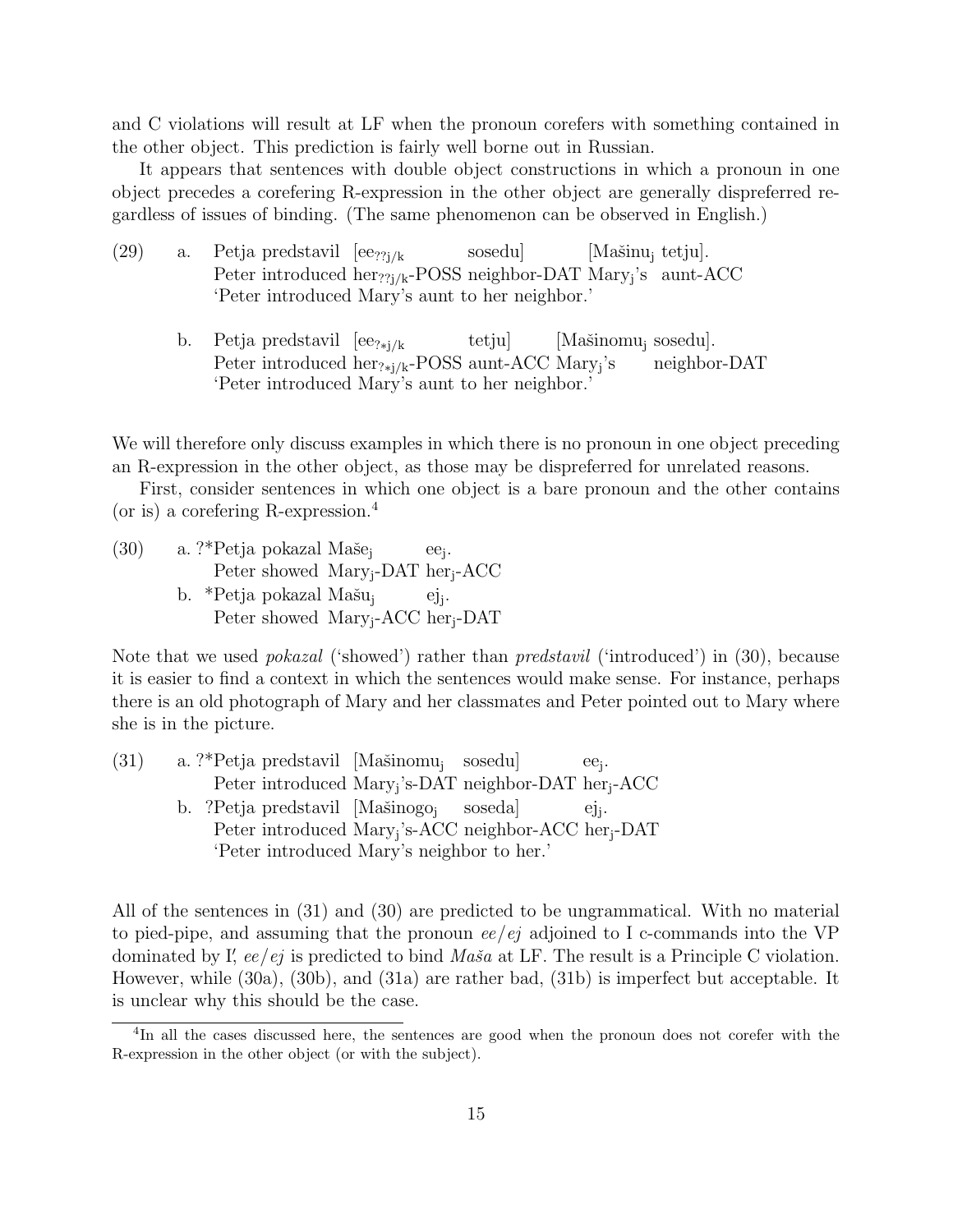Now consider the examples where both objects contain a pronoun, and at least one of the objects is a bare pronoun. The examples given below are fine without coreference only if the referents of the pronouns are explicitly pointed out (e.g. gestured at), presumably because otherwise one cannot determine who the pronouns refer to. There need to be to salient entities for the pronouns to refer to, but there is no way to determine which one refers to which without additional context.

- (32) a. \*Petja pokazal ejj Peter showed her<sub>j</sub>-DAT her<sub>j</sub>-ACC ee<sup>j</sup> .
	- b. \*Petja pokazal ee<sub>j</sub> Peter showed her<sub>j</sub>-ACC her<sub>j</sub>-DAT ejj .
- (33) a. ?\*Petja predstavil [ee<sup>j</sup> Peter introduced her<sub>j</sub>-POSS neighbor-DAT her<sub>j</sub>-ACC sosedu] ee<sup>j</sup> . b. ??Petja predstavil ee<sup>j</sup> Peter introduced her<sub>j</sub>-ACC her<sub>j</sub>-POSS neighbor-DAT  $|ee_i|$ sosedu].

Our theory predicts that the pronouns in (32a) and in (32b) will c-command each other at LF, since neither has any material to pied-pipe, resulting in two Principle B violations. Correspondingly, the examples in (32) are unacceptable.

The examples in (33) are also correctly predicted to be bad, as the direct object contains no material that can be pied-piped, and will therefore c-command the corefering pronoun in the indirect object at LF, resulting in a Principle B violation.

However, when it is the indirect rather than the direct object that is a bare pronoun, the resulting sentences are grammatical.

- (34) a. Petja predstavil ejj Peter introduced her<sub>j</sub>-DAT her<sub>j</sub>-POSS neighbor-ACC  $[ee_i]$ soseda]. 'Peter introduced her neighbor to her.'
	- b. ?Petja predstavil [ee<sup>j</sup> Peter introduced her<sub>j</sub>-POSS neighbor-ACC her<sub>j</sub>-DAT soseda] ejj . 'Peter introduced her neighbor to her.'

Hestvik (1992) cannot predict the difference between direct and indirect objects, as it is completely symmetric in its treatment of the two objects.

Examples (33) and (34) together suggest that while the raised direct object c-commands the raised indirect object at LF, the indirect object does not c-command the direct object at LF. Also, if we follow the proposal that only heads adjoin to heads, when an object pied-pipes additional material, it will be unable to adjoin to I. However, the object can raise to a specifier position of IP instead. The LF structure for (34a) would then look like the following.<sup>5</sup>

<sup>&</sup>lt;sup>5</sup>Note that we have no evidence for the underlying order of the direct and indirect object. We will continue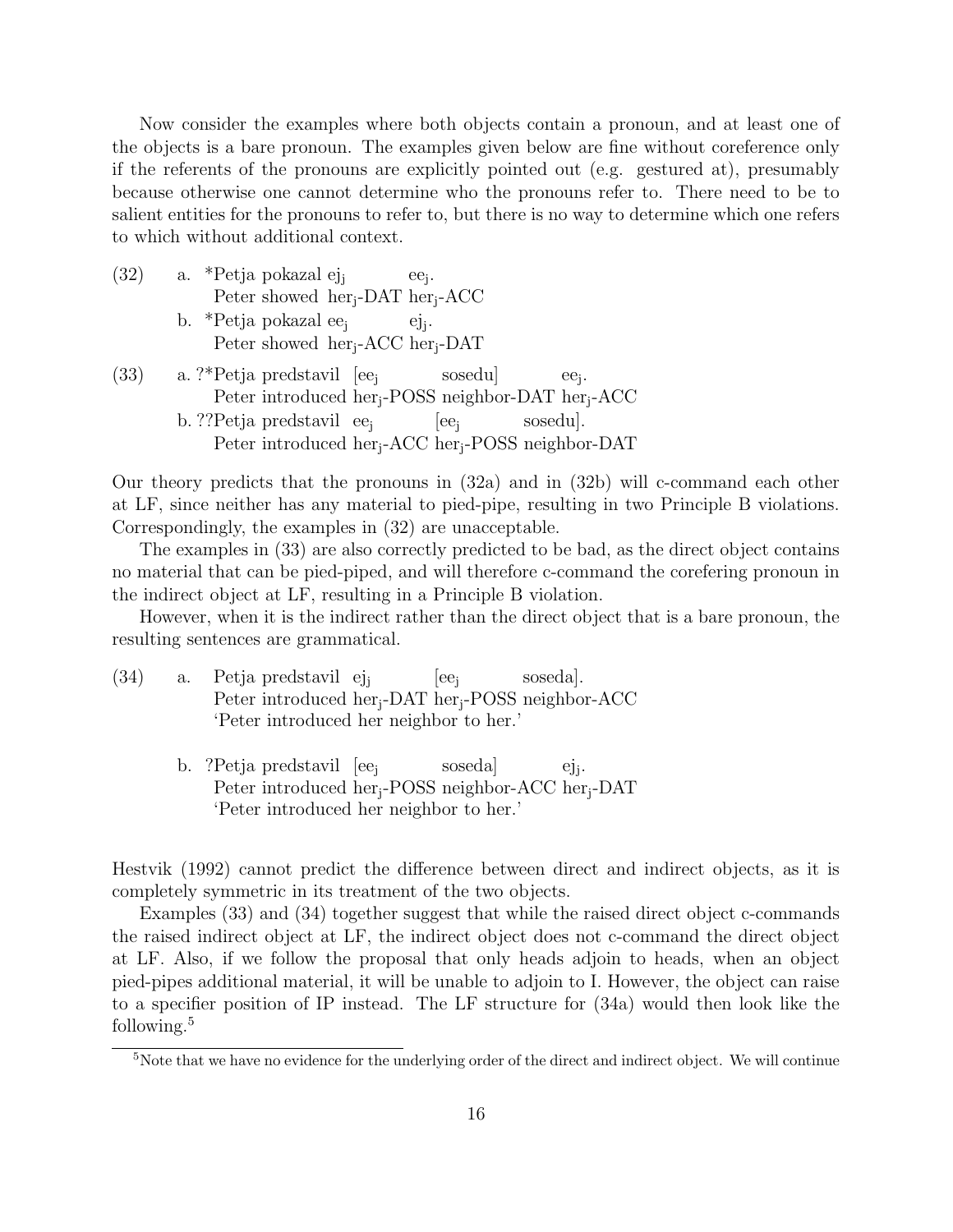

Here both of the objects have raised to specifier positions of IP below the subject, with the direct object appearing higher in the tree than the indirect object. The direct object has pied-piped material, and therefore the pronoun in the direct object does not c-command the indirect object. The indirect object has no material to pied-pipe, but it is lower than the direct object. Thus no Principle B violations are induced at LF, and (34a) is correctly predicted to be grammatical.

On the other hand, (33a) is still correctly predicted to be ungrammatical.

to arbitrarily place the indirect object before the direct object in a flat tree structure for now, since this has no impact on our conclusions.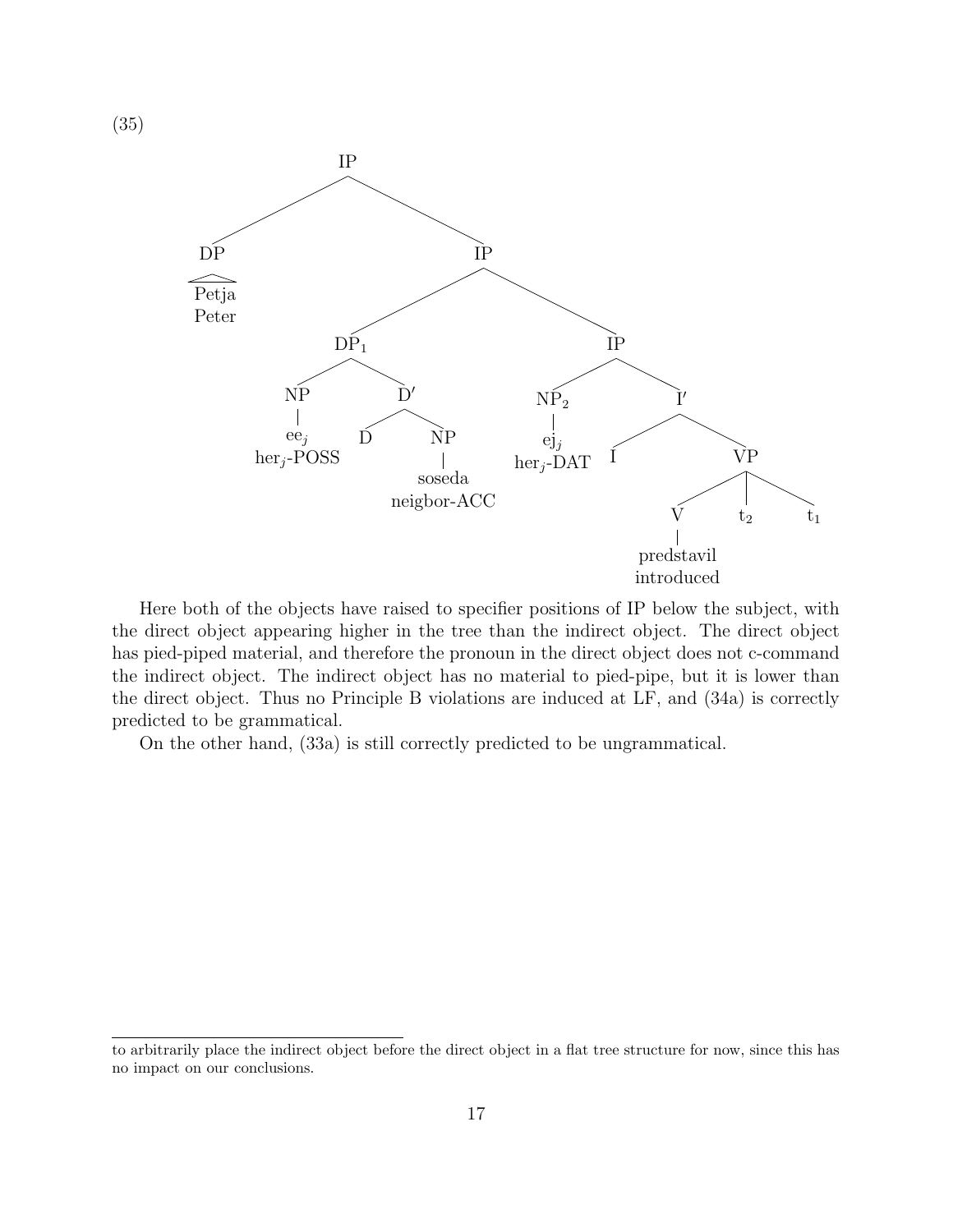

The direct object, a bare pronoun, c-commands a corefering pronoun in the indirect object at LF, which is a Principle B violation. Correspondingly, the sentence in (33a) is bad.

We thus no longer make the claim that pronouns in Russian (and presumably Norwegian, though we lack the relevant data) must move to occur in a functional head. We instead claim that they must move to occur in the specifier of IP.

(37) At LF,

- a. [+F] pronouns and anaphors must occur in the specifier of IP.
- b. [-F] pronouns and anaphors must occur in the specifier of their governor.

Also, it is now irrelevant whether a pronoun adjoined to I c-commands into the VP dominated by I, as pronouns do not adjoin to I under the new theory.

There is one problematic prediction made by the modified theory. We now incorrectly expect a bare pronoun direct object to be able to bind an anaphor in the indirect object.

(38) a. \*Petja predstavil ee<sup>j</sup> Peter introduced her<sub>j</sub>-ACC her<sub>j</sub>-ANAPH-DAT neighbor-DAT [svoemu<sup>j</sup> sosedu]. b. \*Petja predstavil [svoemu<sup>j</sup> Peter introduced her<sub>j</sub>-ANAPH-DAT neighbor-DAT her<sub>j</sub>-ACC sosedu] ee<sup>j</sup> .

Here the pronoun c-commands the anaphor at LF, but not conversely, so that Principle A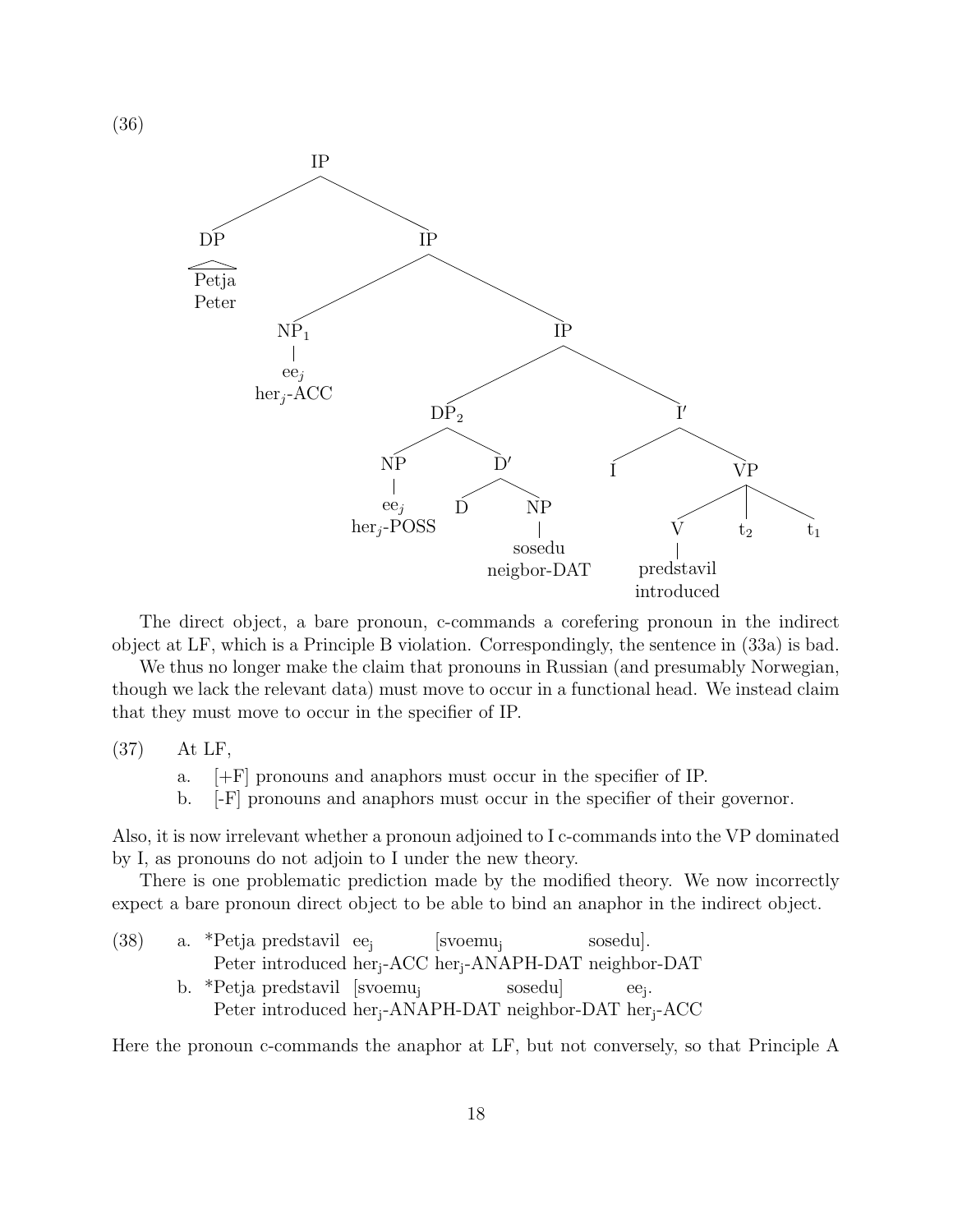is satisfied at LF and Principle B is not violated at LF.

The following claim would account for the unacceptability of (38):

(39) In double object constructions, if one of the objects contains an anaphor and the other a pronoun, the anaphor is raised to a higher position than the pronoun is.

If the anaphor in (38) is higher than the corefering pronoun, then it cannot be bound by the pronoun and Principle A is violated.

It is possible that the the anaphor is simply raised to a higher specifier of IP than the pronoun is. Alternately, perhaps there are different dedicated functional projections to which anaphors and pronouns are raised. If we call the projection anaphors raise to AnaP and the projection pronouns raise to PronP, we would then propose the following:

(40) AnaP is higher than PronP.

Each of (39) and (40) also suffices to explain the ungrammaticality of (41), where the indirect object is a pronoun that corefers with an anaphor in the direct object. The anaphor is again raised higher than the pronoun, with a resulting Principle A violation.

| (41) |  | a. *Petja predstavil ej                                                         | $ $ svoego <sub>i</sub> |        | soseda. |                    |  |
|------|--|---------------------------------------------------------------------------------|-------------------------|--------|---------|--------------------|--|
|      |  | Peter introduced her <sub>i</sub> -DAT her <sub>i</sub> -ANAPH-ACC neighbor-ACC |                         |        |         |                    |  |
|      |  | b. *Petja predstavil [svoego <sub>i</sub> ]                                     |                         | soseda |         | $e$ <sub>i</sub> . |  |
|      |  | Peter introduced her <sub>i</sub> -ANAPH-ACC neighbor-ACC her <sub>i</sub> -DAT |                         |        |         |                    |  |

If in double object constructions an anaphor must be raised higher than a pronoun, we can actually make no claim from the data about whether an anaphor can pied-pipe additional material. If an anaphor in an object does not corefer with the subject, then the sentence is ungrammatical because of a Principle A violation. If the anaphor does corefer with the subject, then a potential Principle B violation with a pronoun in the other object is only possible when the pronoun also corefers with the subject. In this case, a Principle B violation is created by the relationship between the subject and the pronoun, and ungrammaticality is correctly derived regardless of the status of the anaphor.

## 3.4 Summary of Modified Theory

We have made the following claims about Russian pronouns and anaphors:

**Principle A:** An anaphor must be bound in its binding domain.

**Principle B:** A pronoun must be free in its binding domain.

Principle C: An R-expression must be free.

• Counter to Hestvik (1992), the difference between English and Norwegian/Russian is not that English anaphors and pronouns are XP's whereas Norwegian/Russian ones are  $X^{0}$ 's.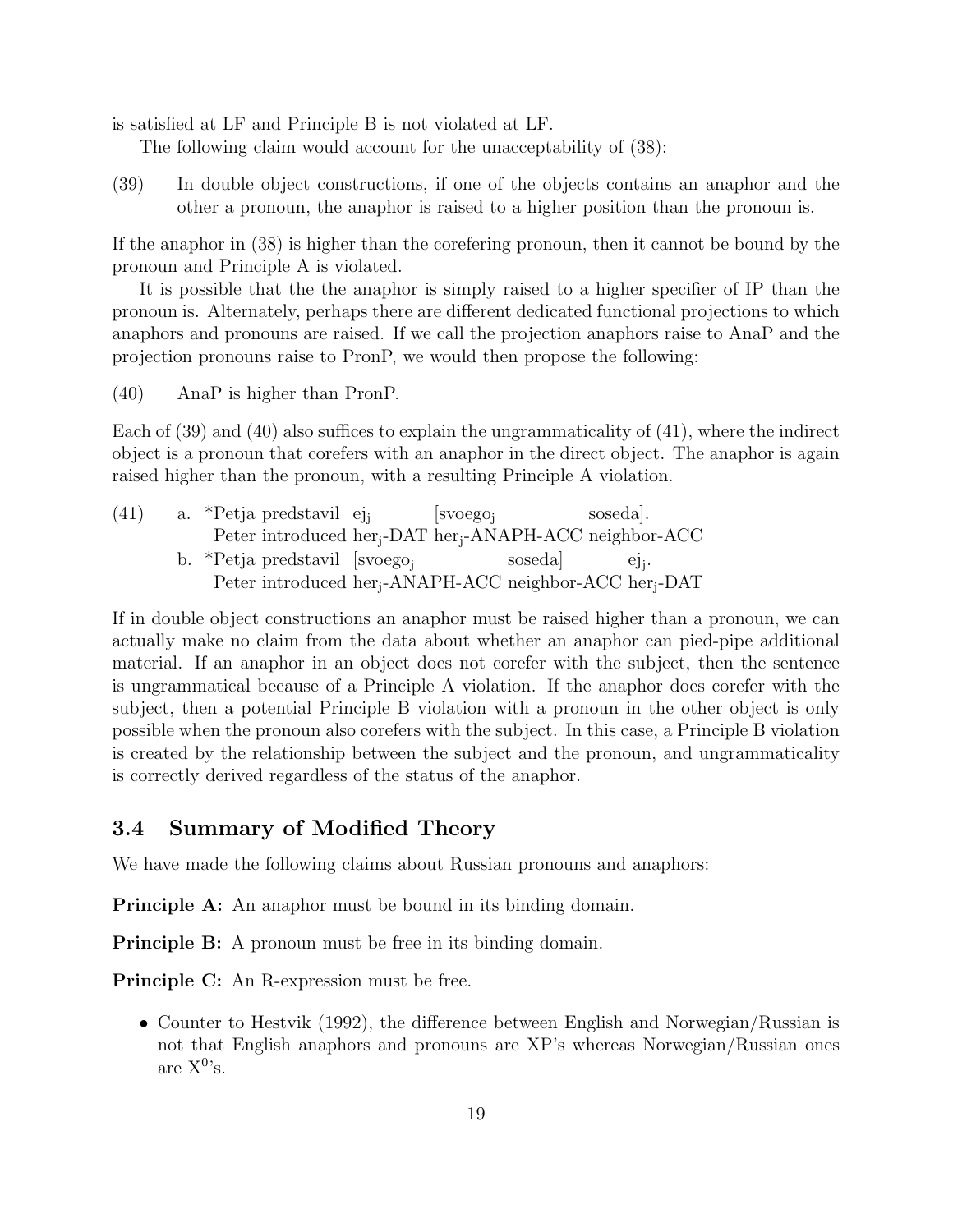- Russian and Norwegian anaphors are  $[+F]$ , where F is some feature.
- At LF, [+F] pronouns and anaphors must occur in the specifier of IP.
- Principles A and B apply at LF but not at S.
- Pronouns can (or must) pied-pipe material when they move to their LF positions.
- The binding domain for a pronoun or anaphor  $\alpha$  is the minimal CFC containing  $\alpha$  and a potential antecedent for  $\alpha$ .
- When both objects in a double object construction contain pronouns, the pronoun in the direct object moves to a higher specifier of IP than the pronoun in the indirect object at LF.
- When one object in a double object construction contains an anaphor and the other a pronoun, the anaphor moves to a higher specifier of IP than the pronoun at LF.

Note that as a result we did not have to redefine the notion of c-command, and were able to derive facts not predicted by the original theory under any definition.

## 3.5 Evidence from Quantifier Scope (or Lack Thereof)

Given that pronouns and anaphors raise at LF, we might expect this movement to affect quantifier scope. However, after considering a number of possibilities, I did not find any examples in which this was the case. Nor did I find any examples where the raising was clearly predicted to affect quantifier movement and the prediction was not borne out.

To see the kinds of difficulties that arise in this investigation, consider the following example.

(42) Petja xočet pocelovat' [kakuju-nibud' devočku]<sub>j</sub> v [ee<sub>j</sub> den' roždenija]. Peter wants kiss-INF [some girl-ACC]<sup>j</sup> on her<sup>j</sup> day birth-GEN 'Peter wants to kiss some girl on her birthday.'

In (42), the pronoun ee is allowed to take a bound variable reading. This is somewhat surprising, given that the pronoun has raised, but it turns out that (42) does not actually give evidence against our theory.

Since a quantifier has to c-command any variable it binds, the quantifier phrase kakujunibud' devočku ought to appear higher than the pronoun at LF. At the same time, kakujunibud' ('some') obligatorily scopes under xo $\check{c}et$  ('wants') in (42). (42) has the reading that Peter wants there to be some yet to be determined girl that he kisses on her birthday, and does not have the reading that there is some specific (but perhaps unknown to the speaker) girl that Peter wants to kiss on his birthday. We therefore expect that  $xo\check{c}et$  will appear higher than *kakuju-nibud'* at LF.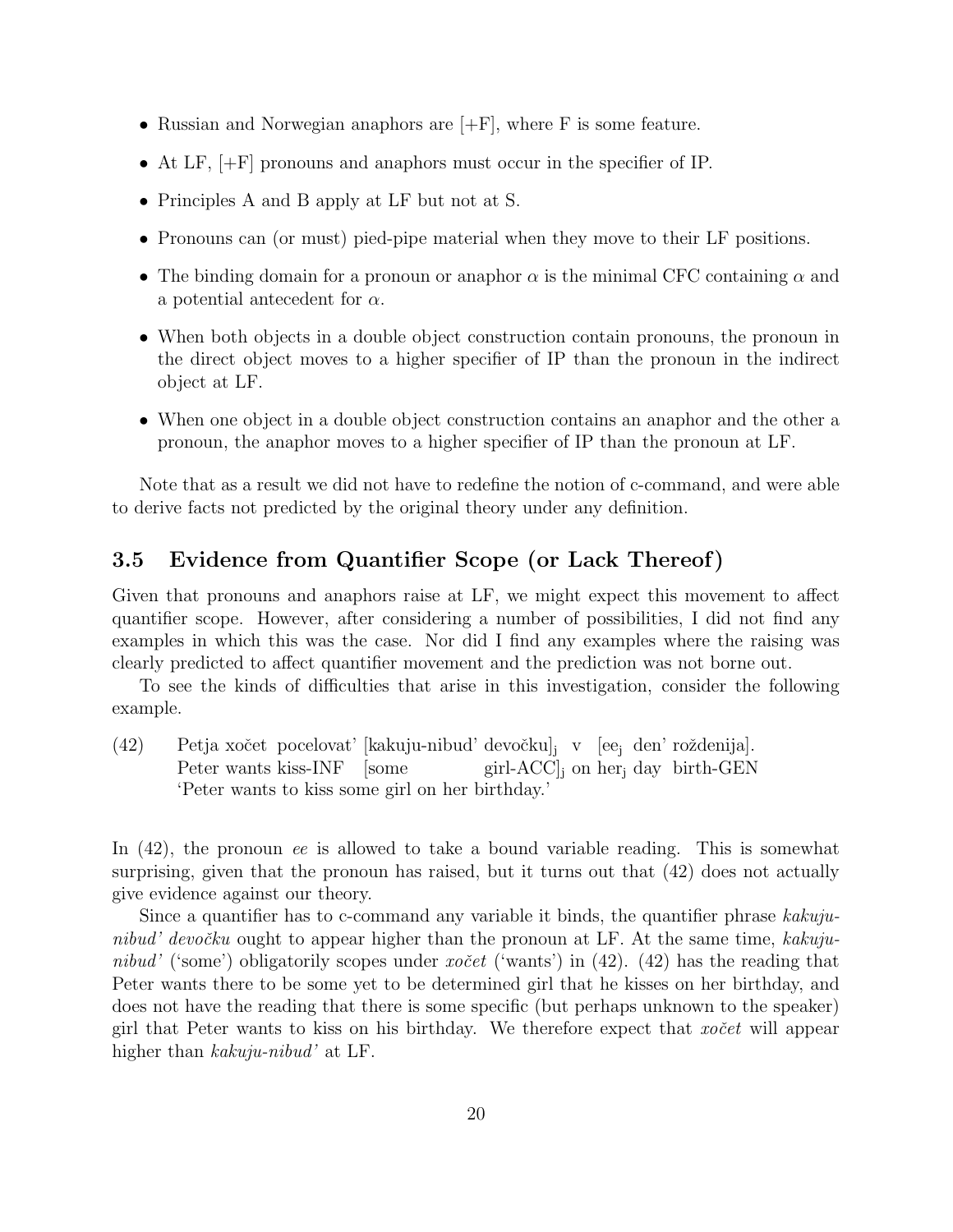So far, this discussion is promising: we have shown that the quantifier needs to appear below xo<sup> $\check{c}et$ </sup>, but above the pronoun that has been raised to the specifier of an IP. However, an LF structure that fits these restrictions is in fact possible.



While we have found no examples in which variable binding is affected by the proposed pronoun and anaphor raising, nor have we found examples that rule out the proposed structures. It should be investigated further whether evidence from variable binding can be found that would support or contradict the theory presented above.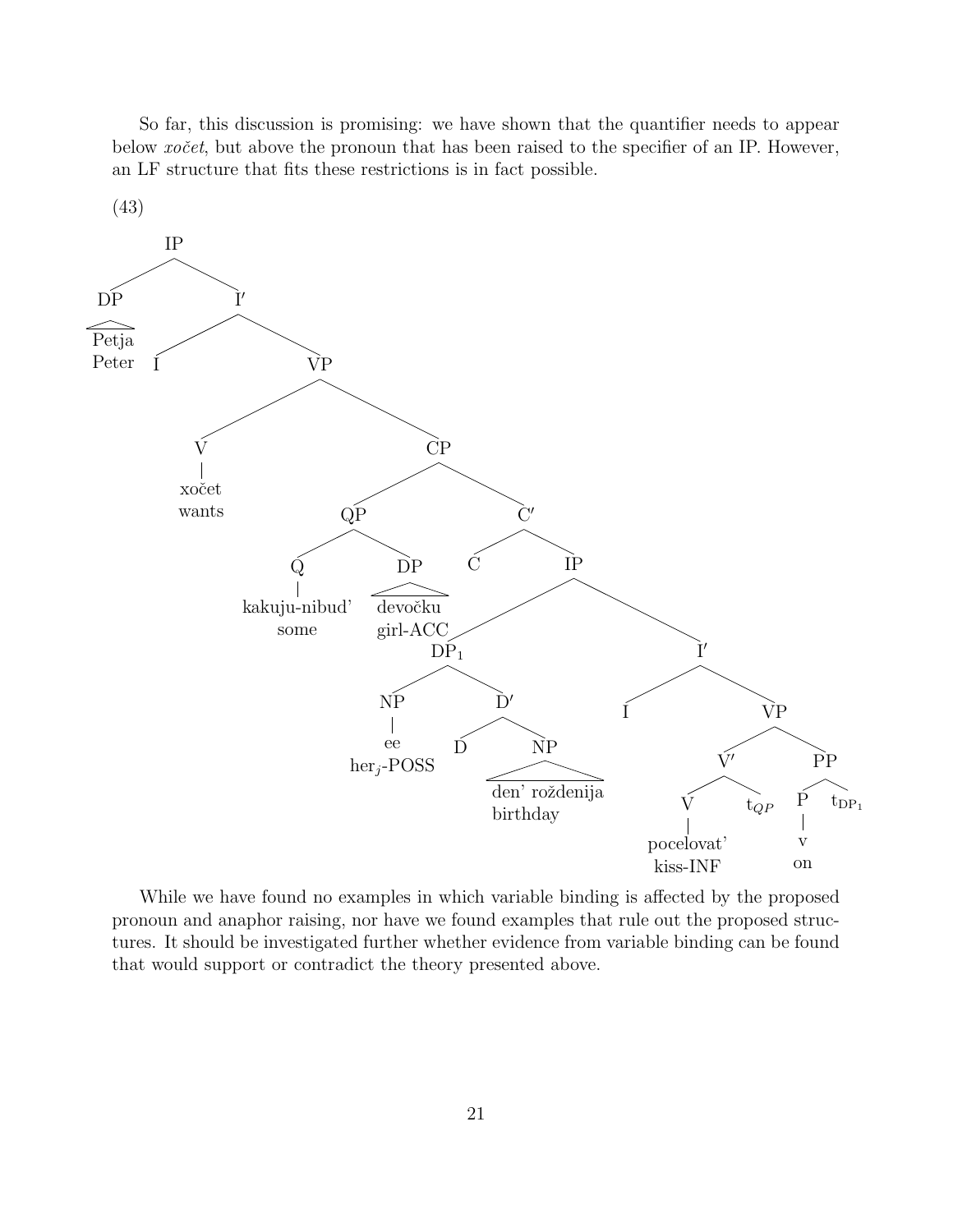# 4 Movement Approach in Avrutin (1994)

## 4.1 The Proposal

Avrutin (1994) presents an account of binding theory for Russian. The approach proposed is somewhat different from Hestvik (1992). In addition to Principles A and B, Avrutin (1994) makes use of the following claims.

- (44) a. At LF, a pronoun or anaphor interpreted as a bound variable must adjoin to a functional projection.
	- b. Rule I: When an NP can be interpreted as a bound variable, it cannot be interpreted as a constant if the meaning derived is the same. (c.f. Reinhart (1986))
	- c. The binding domain for a pronoun or anaphor  $\alpha$  is the minimal CFC containing  $\alpha$  and a potential antecedent for  $\alpha$ .

Also, Avrutin (1994) proposes a different structure than Hestvik (1992) for possessives.





Avrutin (1994) derives some interesting facts about bound variable readings for plural pronouns. Furthermore, supposing that a violation of Rule I does not lead to ungrammaticality judgments that are as strong as those for (at least some) violations of Principles A and B makes correct predictions. (See Avrutin (1994) for details.)

## 4.2 First and Second Person Pronouns

The claim that only a pronoun or anaphor interpreted as a bound variable must adjoin to a functional projection helps explain the acceptability of sentences such as (46a) and (47a).

 $(46)$  a. I ate my-PRON-ACC dinner-ACC s"el [moj obed]. 'I ate my dinner.'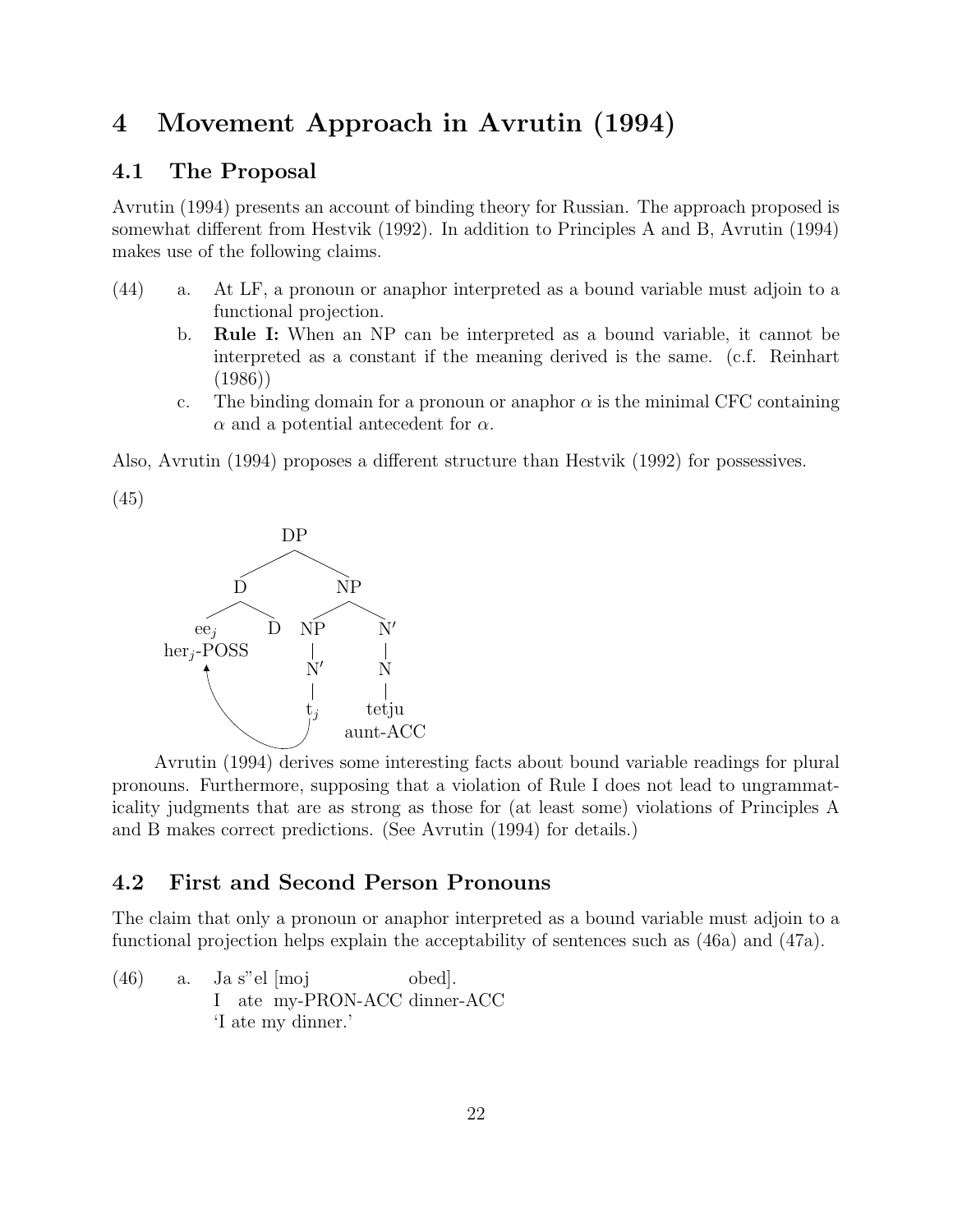- b. Ja s"el [svoj I ate my-ANAPH-ACC dinner-ACC obed]. 'I ate my dinner.'
- (47) a. ?Ty you-SING ate your-PRON-SING-ACC dinner-ACC s"el [tvoj obed]? 'Have you eaten your dinner?'
	- b. Ty you-SING ate your-ANAPH-ACC dinner-ACC s"el [svoj obed]? 'Have you eaten your dinner?'
- $(48)$  a. \*On<sub>i</sub> s"el [ego<sub>i</sub> he<sub>i</sub> ate his<sub>i</sub>-POSS dinner-ACC obed].
	- b. On s"el [svoj he<sub>i</sub> ate his<sub>i</sub>-ANAPH-ACC dinner-ACC obed]. 'He ate his dinner.'

The first person pronoun in (46a) is not interpreted as a bound variable, as can be seen by considering ellipsis.

- $(49)$  a. I ate my-PRON-ACC dinner-ACC, and Mary also s"el [moj obed], i Maša tože. 'I ate my dinner, and Mary did too.'
	- b. Ja s"el [svoj I ate my-ANAPH-ACC dinner-ACC, and Mary also obed], i Maša tože. 'I ate my dinner, and Mary did too.'

In (49a), the strongly preferred reading is that Mary and the speaker both ate the speaker's dinner, whereas in (49b) the preferred reading is that the speaker and Mary each ate their own dinner. Rule I is not violated: moj can be interpreted as a constant because a different meaning is thereby derived. Since  $m\dot{o}j$  is not a bound variable, according to Avrutin (1994) moj need not adjoin to a functional possession and can remain in situ. As discussed below, the binding domain for *moj* in (49a) is then the NP [moj obed], and thus no Principle B violation results.

The free variable interpretation is also available for second person pronouns, but not for third person pronouns. It is not surprising that first person pronouns can more easily occur as free variables than third person pronouns, as first person pronouns are more firmly grounded in the discourse. Second person pronouns are somewhat less well grounded in the discourse than first-person ones, but more so than third person ones. Thus the judgments for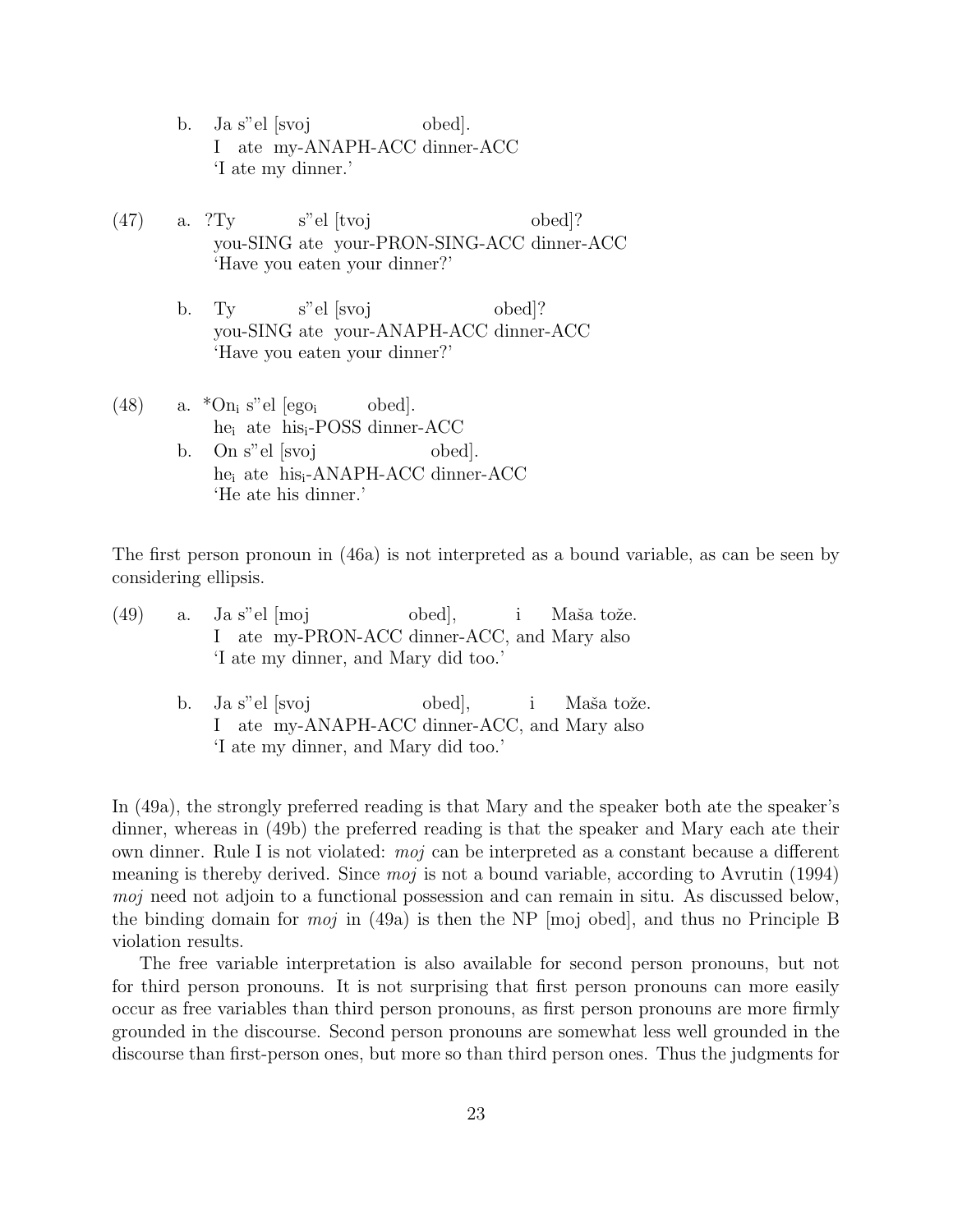(46a), (47a) and (48a) are as expected and correspond to the extent to which it is acceptable for the pronoun to be a free variable. Furthermore, even (48a), where there is not enough grounding in the discourse to make the free variable interpretation easily available, is not as ungrammatical as a Principle A violation is, for instance.

 $(50)$  \*\* $\text{On}_i$  s"el [svoj<sub>j</sub> he<sub>i</sub> ate his<sub>j</sub>-ANAPH-ACC dinner-ACC obed].

### 4.3 Problems and Modifications

Avrutin (1994) claims that it follows from the definitions that when a pronoun or anaphor is in its underlying position in the specifier of an NP, that NP forms its binding domain. When a pronoun or anaphor is raised to D, its binding domain is extended to IP. Assuming that this is right, let us consider the implications. Note also that we will also assume henceforth without discussion that Principles A and B apply only at LF, for reasons similar to those discussed above.

#### 4.3.1 Pied-Piping

Avrutin's account is not without difficulties. For example, consider (51).

| (51) |  | a. Petja predstavil Maše <sub>i</sub> |                                                                         | $ ee_i $ | tetju. |
|------|--|---------------------------------------|-------------------------------------------------------------------------|----------|--------|
|      |  |                                       | Peter introduced Mary <sub>i</sub> -DAT her <sub>i</sub> -POSS aunt-ACC |          |        |
|      |  |                                       | 'Peter introduced her aunt to Mary.'                                    |          |        |

b. Petja predstavil Mašu<sub>j</sub> Peter introduced Mary<sub>j</sub>-ACC her<sub>j</sub>-POSS aunt-DAT  $|ee_i|$ tete]. 'Peter introduced Mary to her aunt.'

Following Rule I, ee must be a bound variable in both (51a) and (51b): it corefers with and is c-commanded by  $Ma\check{s}a$  in the underlying flat VP structure proposed by Avrutin (1994). Even if the flat structure is incorrect, assuming that one of the objects does c-command the other, we can discuss the case where  $M\ddot{\alpha}\dot{\alpha}$  c-commands ee. As a result, ee must move to a functional head at LF — either D or I. If ee moves to D at LF, it will be bound by  $Ma\check{s}a$ , resulting in a Principle B violation, as  $Ma\check{s}a$  will now be in the pronoun's expanded binding domain. If ee moves as high as I, it will (depending on our definition) c-command  $Ma\check{s}a$ , resulting in a Principle C violation. Thus at least one of the sentences in (51) (or both if the VP has a flat structure) is incorrectly predicted to be ungrammatical.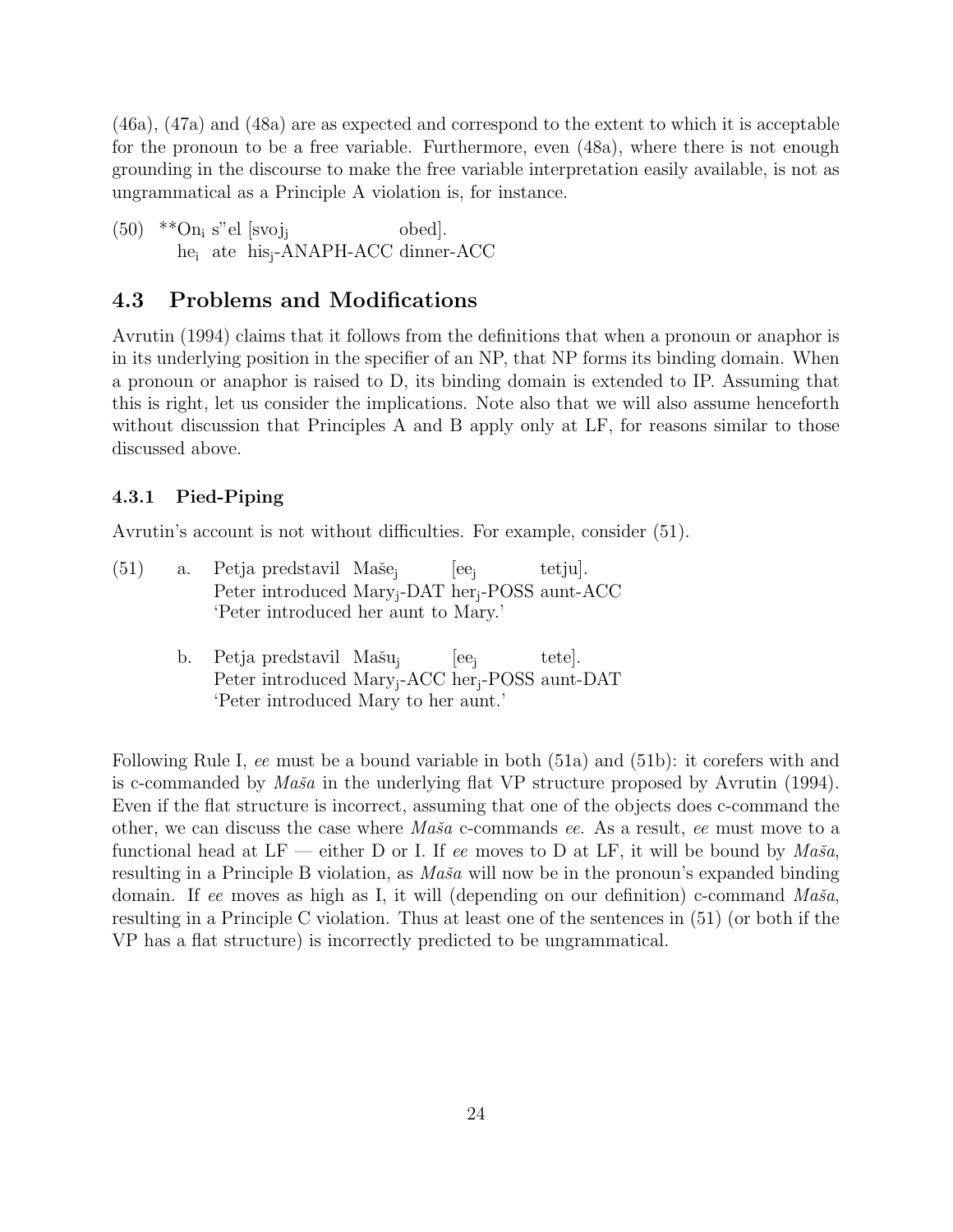(52) LF structure for (52a) with ee moving to I:



To resolve this issue, we again propose the possibility of pied-piping. In particular, the proposal is that a pronoun or anaphor interpreted as a bound variable must first raise to the nearest functional head. It may then raise to another functional head, possibly (or perhaps obligatorily) pied-piping some material with it. With this proposal, we can now account for the grammaticality of (51): the pronoun raises to I, pied-piping the DP with it, so that it does not c-command  $Maša$  at LF.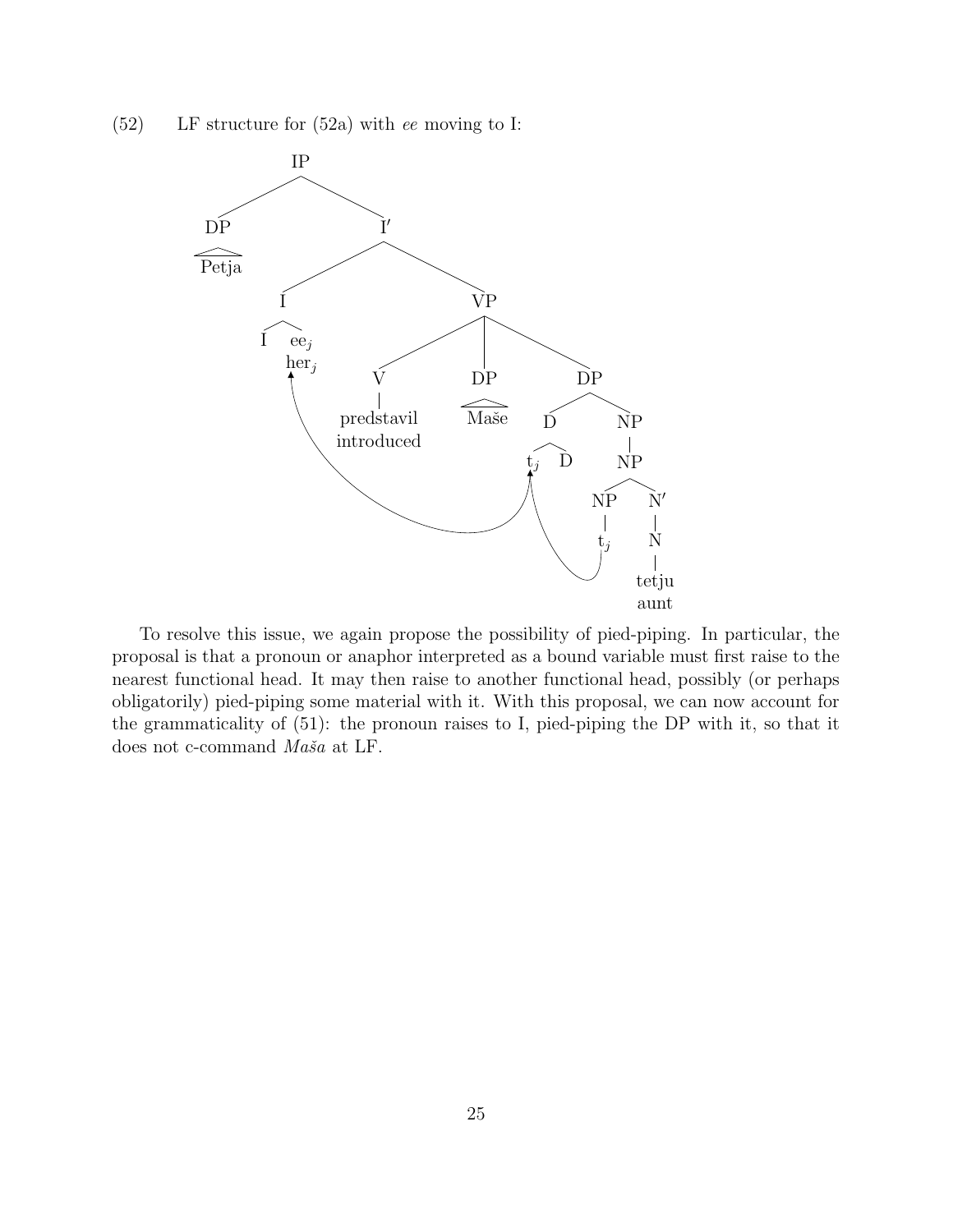

Note that we have to require that no material is pied-piped when the pronoun raises to D. Otherwise, if the pronoun could pied-pipe the NP containing it, it could always remain inside its small binding domain, and no Principle B violation would occur when a possessive pronoun in an object corefers with the subject. As we have seen, this is incorrect.

 $(54)$  \*On<sub>i</sub> s"el [ego<sub>i</sub> he<sup>i</sup> ate hisi-POSS dinner-ACC obed].

Therefore, the pronoun must first raise to D with no pied-piping, and is then able to pied-pipe the entire DP if it proceeds to raise to I.

#### 4.3.2 Bare Pronouns

(53)

As in our discussion of Hestvik (1992), let us turn now to sentences containing bare pronoun objects. As before, there is no material for these objects to pied-pipe. Furthermore, since they are not contained in a DP, they must raise to I. The raised bare pronoun will then c-command the other object, if that object contains an R-expression and remains in situ. Therefore, our theory correctly predicts that sentences such as those in (31) (repeated below) are degraded, assuming that a pronoun adjoined to I c-commands into the VP.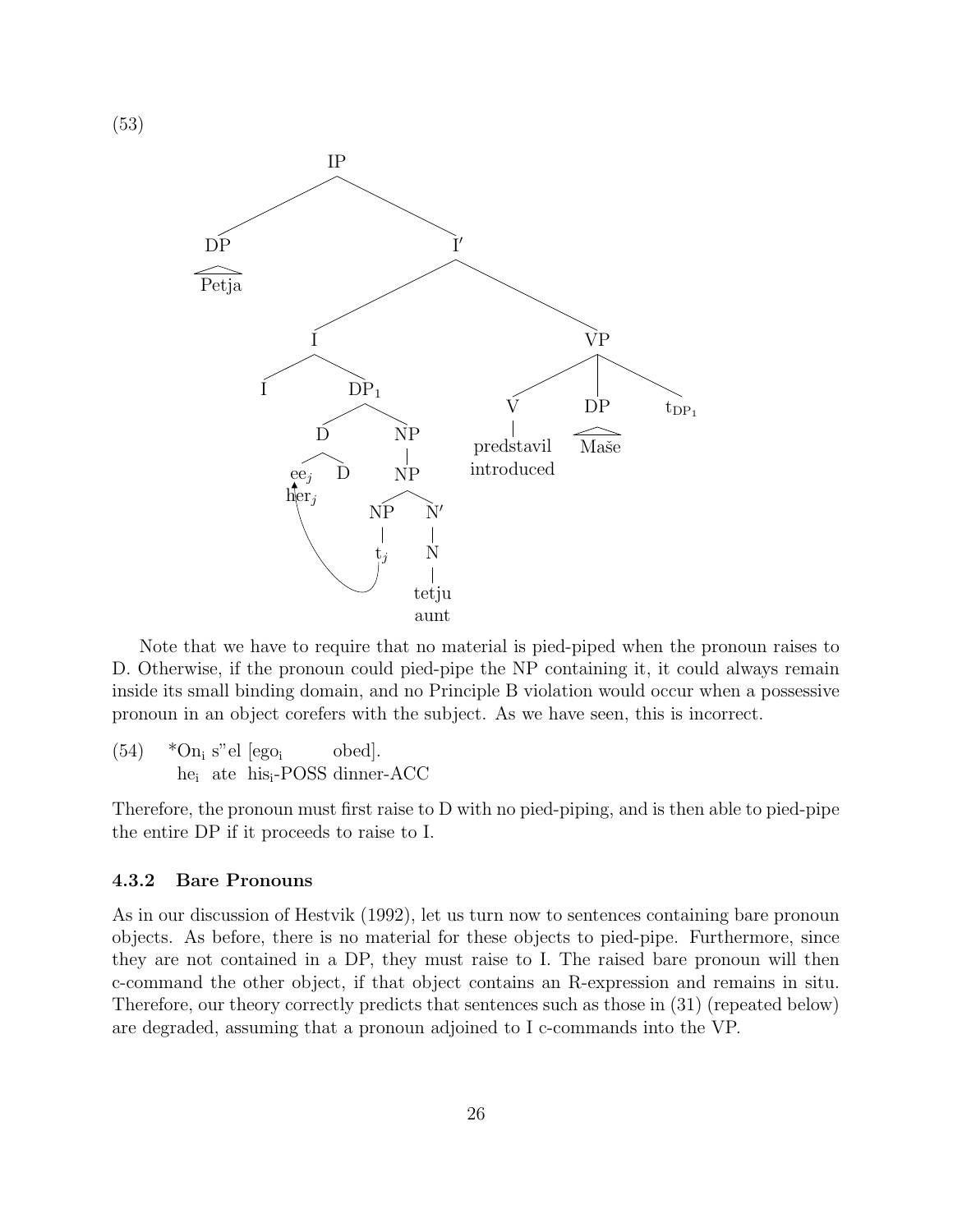- (55) a. ?\*Petja predstavil [Mašinomu<sub>j</sub> sosedu] Peter introduced Mary<sub>j</sub>'s-DAT neighbor-DAT her<sub>j</sub>-ACC ee<sup>j</sup> .
	- b. ?Petja predstavil [Mašinogo<sub>j</sub> Peter introduced Mary<sub>j</sub>'s-ACC neighbor-ACC her<sub>j</sub>-DAT soseda] ejj . 'Peter introduced Mary's neighbor to her.'

(56) LF structure of (56a):



It remains to be explained why a bare pronoun indirect object can corefer with a pronoun in the direct object, but a bare pronoun direct object cannot corefer with a pronoun in the indirect object. In the Avrutin (1994) account, there is symmetry between the direct and indirect objects, and this prediction is not made.

| (57) | a. ?*Petja predstavil [ee <sub>i</sub> ]                                   |  | sosedu   | $ee_i$ . |  |
|------|----------------------------------------------------------------------------|--|----------|----------|--|
|      | Peter introduced her <sub>i</sub> -POSS neighbor-DAT her <sub>i</sub> -ACC |  |          |          |  |
|      | b. Petja predstavil ej                                                     |  | $ ee_i $ | soseda.  |  |
|      | Peter introduced her <sub>i</sub> -DAT her <sub>i</sub> -POSS neighbor-ACC |  |          |          |  |
|      | 'Peter introduced her neighbor to her.'                                    |  |          |          |  |

We can do exactly what we did in our discussion of Hestvik (1992), and claim that the two objects are raised to specifiers of IP, rather than to I. We must also assert that a direct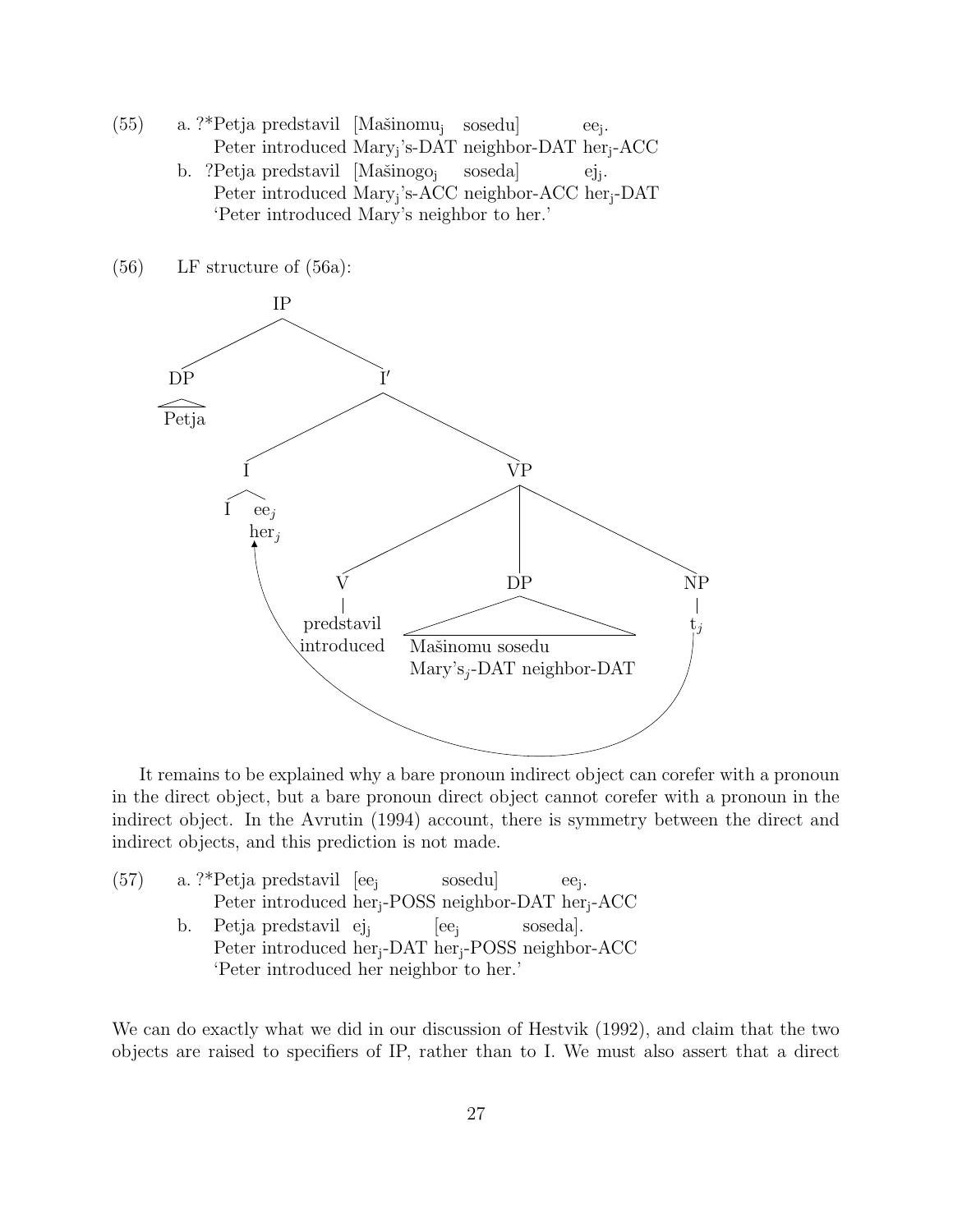object must raise to a higher specifier than the indirect object, provided that both are raised to IP. Then in (57a) the direct object must raise to a specifier of IP, since there is no D for it to adjoin to, and the indirect object cannot adjoin any higher than the direct object. A Principle B violation results, and (57a) is correctly predicted to be bad.

In (57b), it is the indirect object that must be raised, but the direct object can raise to a higher specifier of IP, pied-piping additional material. Thus there is no Principle B violation, and (57b) is correctly predicted to be good.

Note that we can change the proposed structures, so that a pronoun moves to a specifier of D rather than adjoining to D. This allows us to avoid a disjunctive property, and does not affect the predictions made. For example:

(58)



Again, it will be necessary to stipulate that anaphors are obligatorily raised higher than pronouns; for Avrutin (1994), anaphors obligatorily raise to I in any case.

Thus, with virtually the same modifications as those made to Hestvik (1992), we have modified the account in Avrutin (1994) to explain additional data and no longer rely on redefining c-command.

### 4.4 Summary of Modified Theory

The following is the resulting modified theory from Avrutin (1994).

**Principle A:** An anaphor must be bound in its binding domain.

**Principle B:** A pronoun must be free in its binding domain.

Principle C: An R-expression must be free.

• At LF, a pronoun or anaphor interpreted as a bound variable must be in the specifier of a functional projection.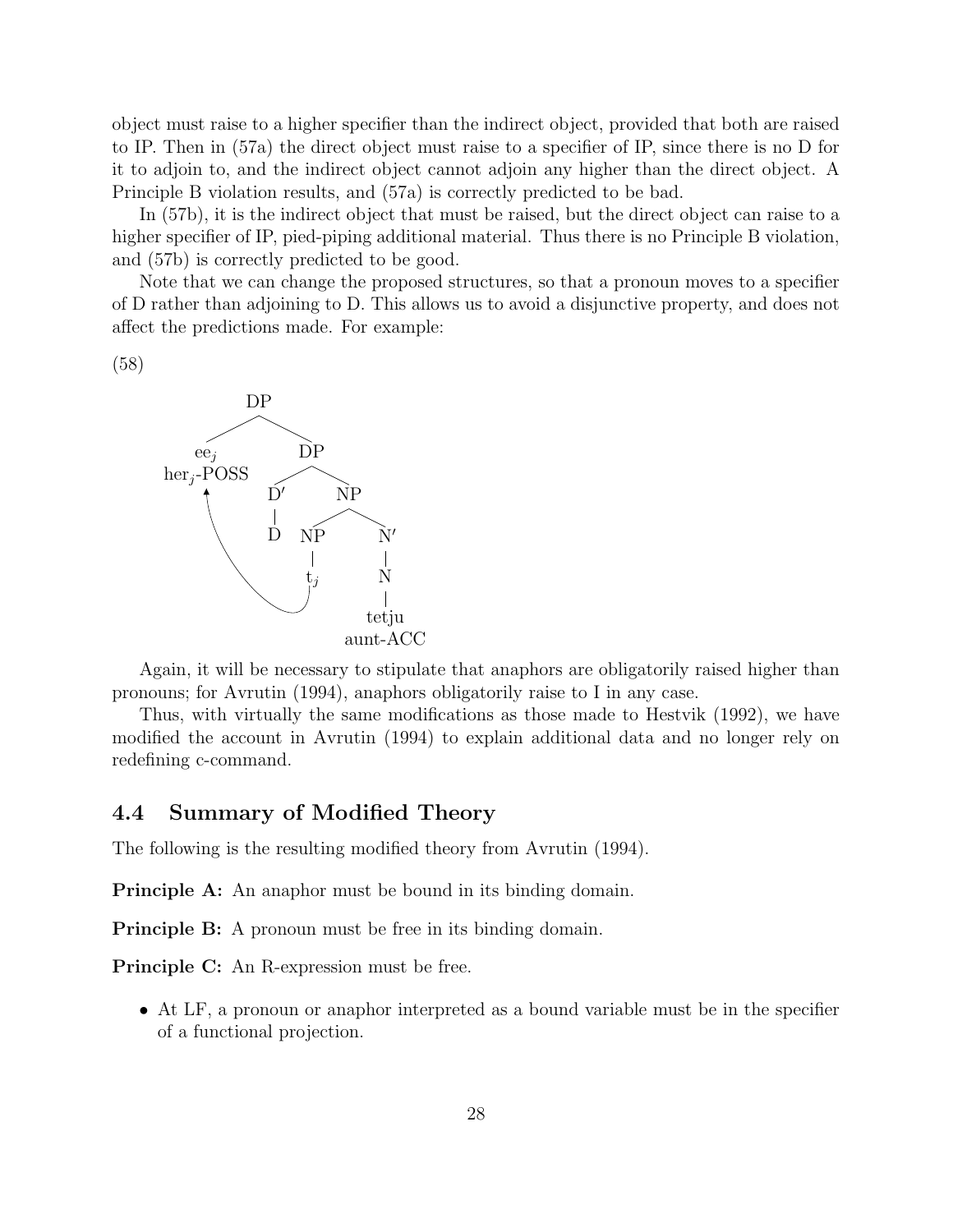- Rule I: when an NP can be interpreted as a bound variable, it cannot be interpreted as a free variable if the meaning derived is the same.
- Principles A and B apply at LF but not at S.
- Pronouns may not pied-pipe material when they raise to the nearest available specifier of a functional projection. They can (or must) pied-pipe material if they then move to another specifier of a functional projection.
- The binding domain for a pronoun or anaphor  $\alpha$  is the minimal CFC containing  $\alpha$  and a potential antecedent for  $\alpha$ .
- When both objects in a double object construction contain pronouns that move to IP, the pronoun in the direct object moves to a higher specifier of IP than the pronoun in the indirect object at LF.
- When one object in a double object construction contains an anaphor and the other a pronoun that moves to a specifier of IP, the anaphor moves to a higher specifier of IP than the pronoun at LF.

Again, as a result of the modifications, we did not have to redefine the notion of ccommand and were able to derive additional correct predictions

# 5 Conclusion

We have discussed the theories presented in Hestvik (1992) and Avrutin (1994), which are similar in a number of ways, and suggested similar modifications to them. These modifications derived some Russian data that was not accounted for by the original theories, as well as providing more solid accounts of the same data. It should be noted that Avrutin (1994) provides an account for some Russian data that is not predicted by Hestvik (1992).

Of course, we have not discussed all aspects of binding in Russian. For example, we have not considered the effects of scrambling, verbs with non-nominative agents, or embedded sentences. It therefore remains to be seen whether the theories presented here will stand up to further empirical tests.

## References

Sergey Avrutin. Remarks and replies. Linguistic Inquiry, 25(4):709–727, Fall 1994.

Sergey Avrutin and Maria Babyonyshev. Obviation in subjunctive clauses and Agr: Evidence from Russian. Natural Language and Linguistic Theory, 15:229–262, 1997.

Noam Chomsky. Lectures on Government and Binding. Foris, Dordrecht, 1981.